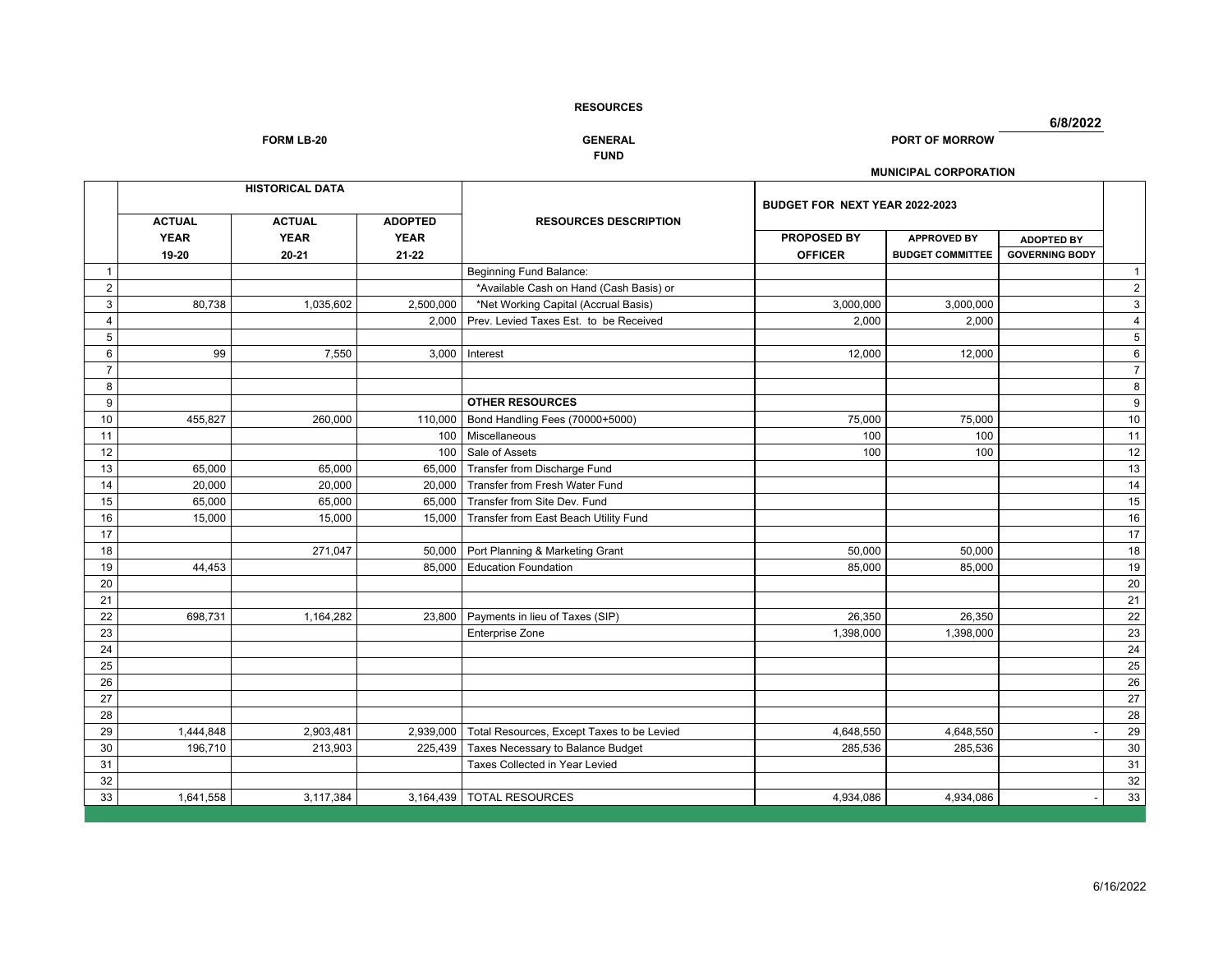|                | <b>ACTUAL</b> | <b>ACTUAL</b> | <b>ADOPTED</b>   | <b>EXPENDITURE DESCRIPTION</b>                      | BUDGET FOR NEXT YEAR 2022-2023 |                         |                       |                       |
|----------------|---------------|---------------|------------------|-----------------------------------------------------|--------------------------------|-------------------------|-----------------------|-----------------------|
|                |               |               |                  |                                                     |                                |                         |                       |                       |
|                | <b>YEAR</b>   | <b>YEAR</b>   | <b>YEAR</b>      |                                                     | <b>PROPOSED BY</b>             | <b>APPROVED BY</b>      | <b>ADOPTED BY</b>     |                       |
|                | 19-20         | 20-21         | $21 - 22$        |                                                     | <b>OFFICER</b>                 | <b>BUDGET COMMITTEE</b> | <b>GOVERNING BODY</b> |                       |
| $\overline{1}$ |               |               |                  | <b>PERSONAL SERVICES</b>                            |                                |                         |                       |                       |
| 2              | 222.084       | 215,316       |                  | 700.000 Gross Payroll (8 FTEs)                      | 700,000                        | 700,000                 |                       | $\overline{2}$        |
| 3              |               |               |                  |                                                     |                                |                         |                       | 3                     |
| $\overline{4}$ | 91,665        | 102,444       |                  | 413,000 Payroll Overhead                            | 410,000                        | 410,000                 |                       | $\boldsymbol{\Delta}$ |
| 5              |               |               |                  |                                                     |                                |                         |                       | 5                     |
| 6              | 313,749       | 317,760       | 1,113,000        | <b>TOTAL PERSONAL SERVICES</b>                      | 1,110,000                      | 1,110,000               |                       | 6                     |
| $\overline{7}$ |               |               |                  | <b>MATERIALS &amp; SERVICES</b>                     |                                |                         |                       | $\overline{7}$        |
| 8              | 19,919        | 22.484        | 40.000           | Office                                              | 40,000                         | 40,000                  |                       | 8                     |
| 9              |               |               |                  | 40,000 IT Licensing                                 | 100,000                        | 100,000                 |                       | 9                     |
| 10             | 2,056         | 3,113         | 10,000           | Legal                                               | 10,000                         | 10,000                  |                       | 10                    |
| 11             | 35,080        | 36,580        | 45.000           | Audit - Will need single audit                      | 46,000                         | 46,000                  |                       | 11                    |
| 12             | 49,145        | 56,014        |                  | 60,000 Dues & Subcriptions                          | 150,000                        | 150,000                 |                       | 12                    |
| 13             | 407           | 2,929         | 5.000            | Notices & Publications                              | 5,000                          | 5,000                   |                       | 13                    |
| 14             | 4,000         | 4,000         | 40.000           | Insurance & Bonds -- Re-allocate general government | 40,000                         | 40,000                  |                       | 14                    |
| 15             | 2.011         | 2.323         | 15,000 Utilities |                                                     | 15.000                         | 15,000                  |                       | 15                    |
| 16             |               |               |                  | 25,000 Phone System                                 | 25,000                         | 25,000                  |                       | 16                    |
| 17             | 30,015        | 39,763        | 70.000           | Marketing (Possible Literature Update)              | 70,000                         | 70,000                  |                       | 17                    |
| 18             | 28,995        | 10.246        | 35.000           | <b>Commissioner Expense</b>                         | 35,000                         | 35,000                  |                       | 18                    |
| 19             | 16,074        | 18,723        | 40.000           | <b>Staff Travel</b>                                 | 40,000                         | 40,000                  |                       | 19                    |
| 20             | 92,843        | 47,335        |                  | 80,000 Economic Development                         | 80,000                         | 80,000                  |                       | 20                    |
| 21             | 3,540         | 1,304         |                  | 45,000 Planning/Repair & Maintenance                | 45,000                         | 45,000                  |                       | 21                    |
| 22             | 8,122         | 3,216         |                  | 15,000 Education                                    | 15,000                         | 15,000                  |                       | 22                    |
| 23             |               |               |                  |                                                     |                                |                         |                       | 23                    |
| 24             |               |               |                  |                                                     |                                |                         |                       | $\overline{24}$       |
| 25             | 292,207       | 248,030       | 565.000          | <b>TOTAL MATERIAL &amp; SERVICES</b>                | 716,000                        | 716,000                 |                       | 25                    |
| 26             |               |               |                  | <b>CAPITAL OUTLAY</b>                               |                                |                         |                       | 26                    |
| 27             |               | 7,900         | 625.000          | TBS improvements @ SAGE                             |                                |                         |                       | 27                    |
| 28             |               |               | 160.000          | Virtual Environment Refresh - Network Core switches | 200.000                        | 200.000                 |                       | 28                    |
| 29             |               |               |                  | 100,000 Riverfront Center                           | 200,000                        | 200,000                 |                       | 29                    |
| 30             |               |               | 501.439          | <b>OPERATING CONTINGENCY</b>                        | 608,086                        | 608,086                 |                       | 30                    |
| 31             |               |               |                  | <b>TRANSFER to Enterprise/Fresh Water</b>           | 2,000,000                      | 2,000,000               |                       | 31                    |
| 32             | 605,956       | 573,690       | 3,064,439        | <b>TOTAL EXPENDITURES</b>                           | 4,834,086                      | 4,834,086               |                       | 32                    |
| 33             | 1,035,602     | 2,543,694     | 100.000          | UNAPPROP. END. FUND BAL.                            | 100,000                        | 100,000                 |                       | 33                    |
| 34             | 1,641,558     | 3,117,384     | 3,164,439        | <b>TOTAL</b>                                        | 4,934,086                      | 4,934,086               |                       | 34                    |
|                |               |               |                  |                                                     |                                |                         |                       |                       |

**PORT OF MORROW**

**MUNICIPAL CORPORATION** 

**6/8/2022**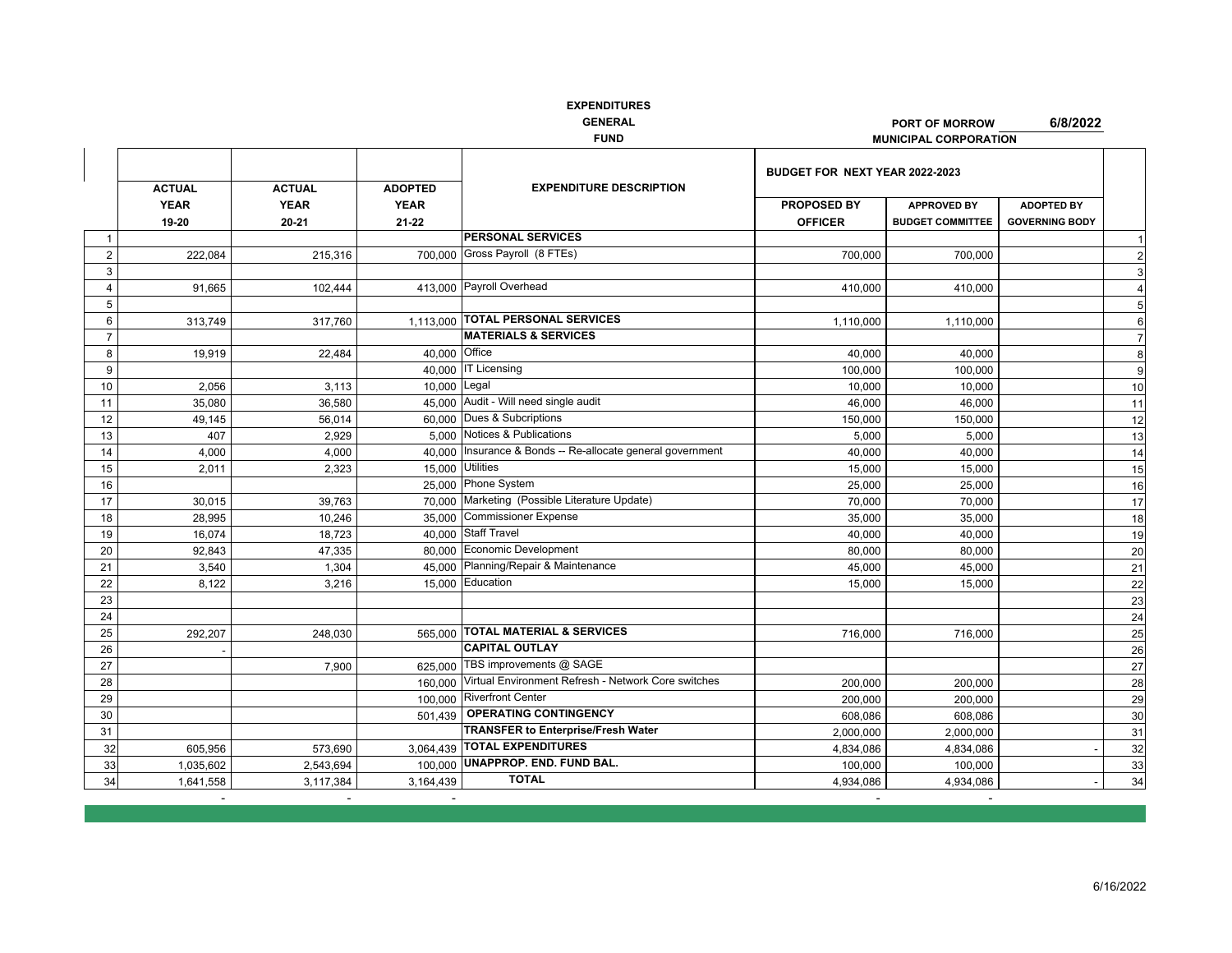**FRESH WATER PORT OF MORROW**

**6/8/2022**

|    |               |               |                | <b>FUND</b>                                          |                                | <b>MUNICIPAL CORPORATION</b> |                       |                         |
|----|---------------|---------------|----------------|------------------------------------------------------|--------------------------------|------------------------------|-----------------------|-------------------------|
|    | <b>ACTUAL</b> | <b>ACTUAL</b> | <b>ADOPTED</b> | <b>RESOURCES DESCRIPTION</b>                         | BUDGET FOR NEXT YEAR 2022-2023 |                              |                       |                         |
|    | <b>YEAR</b>   | <b>YEAR</b>   | <b>YEAR</b>    |                                                      | PROPOSED BY                    | <b>APPROVED BY</b>           | <b>ADOPTED BY</b>     |                         |
|    | 19-20         | $20 - 21$     | $21 - 22$      |                                                      | <b>OFFICER</b>                 | <b>BUDGET COMMITTEE</b>      | <b>GOVERNING BODY</b> |                         |
|    |               |               |                | Beginning Fund Balance:                              |                                |                              |                       | $\overline{\mathbf{1}}$ |
| 2  | 22,207,170    | 3,744,679     | 1,000,000      | *Available Cash on Hand (Cash Basis) or              |                                |                              |                       | $\overline{2}$          |
|    |               |               |                | *Net Working Capital (Accrual Basis)                 |                                |                              |                       | 3                       |
|    |               |               |                | Prev. Levied Taxes Estimated to Received             |                                |                              |                       | $\overline{4}$          |
|    | 390,810       | 913,211       | 10,000         | Interest                                             | 10,000                         | 10,000                       |                       | 5                       |
|    |               |               |                | <b>OTHER RESOURCES</b>                               |                                |                              |                       | 6                       |
|    | 2,562,812     | 2,468,368     |                | 2,761,396 Water Usage (Rate Increase - .68 to .74)   | 3,146,216                      | 3,146,216                    |                       | $\overline{7}$          |
|    | 60,543        | 79,465        |                | 20,000 UEC Patronage Credits                         | 20,000                         | 20,000                       |                       | 8                       |
|    | 75,000        | 75,000        |                | 75,000 Co-generation fixed fee (Fresh)               | 75,000                         | 75,000                       |                       | g                       |
| 10 |               |               |                |                                                      |                                |                              |                       | 10                      |
| 11 | 10,000        |               |                | 100 Miscellaneous                                    | 100                            | 100                          |                       | 11                      |
| 12 |               |               |                |                                                      |                                |                              |                       | 12                      |
| 13 | 7,000,000     |               |                | OWRD Grant for CID and EID (Retainage)               |                                |                              |                       | 13                      |
| 14 |               |               |                |                                                      |                                |                              |                       | 14                      |
| 15 |               | 1,056,326     |                | 2,600,000 Reimbursement for 2 mil gallon tank & loop | 2,600,000                      | 2,600,000                    |                       | 15                      |
| 16 |               |               |                | Reimbursement for water treatment design             | 5,000,000                      | 5,000,000                    |                       | 16                      |
| 17 |               |               |                | Reimbursement for airport well                       | 1,100,000                      | 1,100,000                    |                       | 17                      |
| 18 |               |               |                | Bond Proceeds - CID Line                             |                                |                              |                       | 18                      |
| 19 | 9,023,181     |               |                | CID - Owner Contribution                             |                                |                              |                       | 19                      |
| 20 | 833.231       | 1.291.576     | 1.637.100      | CID - Lease (Sufficient to pay related debt Service) | 1.639.300                      | 1.639.300                    |                       | 20                      |
| 21 |               |               |                |                                                      |                                |                              |                       | 21                      |
| 22 |               |               |                | 729,000 Well Improvement Financing                   |                                |                              |                       | 22                      |
| 23 |               |               |                |                                                      |                                |                              |                       | 23                      |
| 24 |               |               |                |                                                      |                                |                              |                       | 24                      |
| 25 |               |               |                | <b>Transfer from General Fund</b>                    | 2,000,000                      | 2,000,000                    |                       | 25                      |
| 26 |               |               |                | <b>Transfer from Sites</b>                           | 2,000,000                      | 2,000,000                    |                       | 26                      |
| 27 |               |               |                |                                                      |                                |                              |                       | 27                      |
| 28 | 42,162,747    | 9,628,625     | 8,832,596      | Total Resources, Except Taxes to be Levied           | 17,590,616                     | 17,590,616                   |                       | 28                      |
| 29 |               |               |                | Taxes Necessary to Balance Budget                    |                                |                              |                       | 29                      |
| 30 | 111111111111  | 111111111111  | 111111111111   | Taxes Collected in Year Levied                       | 111111111111                   |                              | 111111111111          | 30                      |
| 31 |               |               |                |                                                      |                                |                              |                       | 31                      |
| 32 | 42,162,747    | 9,628,625     | 8,832,596      | <b>TOTAL RESOURCES</b>                               | 17,590,616                     | 17,590,616                   |                       | 32                      |
|    |               |               |                |                                                      |                                |                              |                       |                         |
|    |               |               |                |                                                      |                                |                              |                       |                         |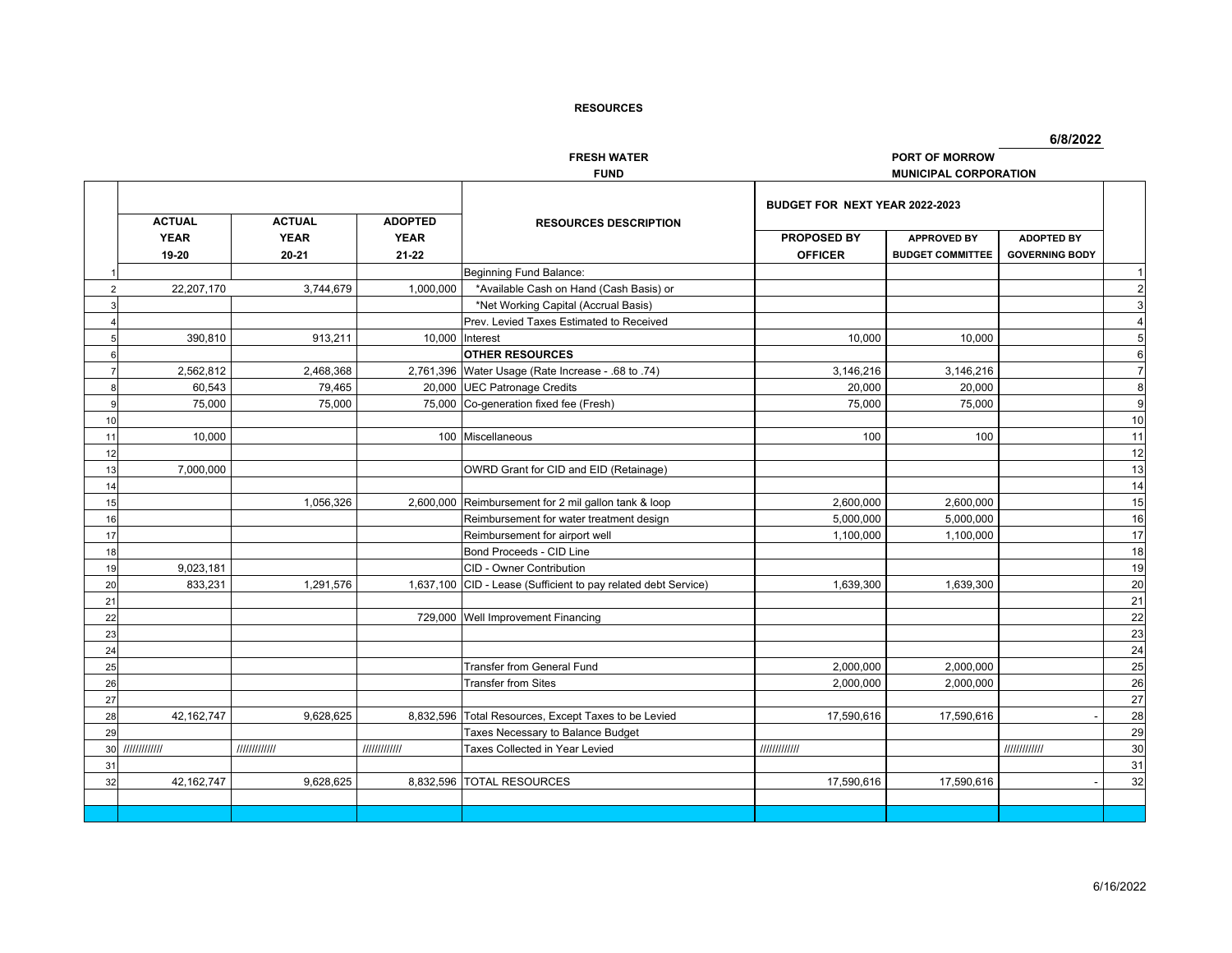**6/8/2022**

**FRESH WATER PORT OF MORROW**

 $\overline{\phantom{a}}$ 

**FUND MUNICIPAL CORPORATION**

|                |               |               |                |                                                           | BUDGET FOR NEXT YEAR 2022-2023 |                         |                       |                  |
|----------------|---------------|---------------|----------------|-----------------------------------------------------------|--------------------------------|-------------------------|-----------------------|------------------|
|                | <b>ACTUAL</b> | <b>ACTUAL</b> | <b>ADOPTED</b> | <b>EXPENDITURE DESCRIPTION</b>                            |                                |                         |                       |                  |
|                | <b>YEAR</b>   | <b>YEAR</b>   | <b>YEAR</b>    |                                                           | PROPOSED BY                    | <b>APPROVED BY</b>      | <b>ADOPTED BY</b>     |                  |
|                | 19-20         | $20 - 21$     | $21 - 22$      |                                                           | <b>OFFICER</b>                 | <b>BUDGET COMMITTEE</b> | <b>GOVERNING BODY</b> |                  |
|                |               |               |                | <b>PERSONAL SERVICES</b>                                  |                                |                         |                       | -1               |
| 2              |               |               |                |                                                           |                                |                         |                       | $\overline{2}$   |
| 3              | 656,538       | 685,213       | 764,790        | Gross Payroll 10 FTE (+1)                                 | 840,000                        | 840,000                 |                       | 3                |
|                |               |               |                | Overhead:                                                 |                                |                         |                       | $\overline{4}$   |
| 5              | 47.545        | 48.829        |                | 68,831 Payroll Taxes                                      | 75,600                         | 75.600                  |                       | 5                |
| 6              | 16,352        | 17,899        |                | 45,887 Workers Comp Insurance                             | 50,400                         | 50,400                  |                       | $6 \overline{6}$ |
| $\overline{7}$ | 44,363        | 46,396        | 68,831         | Retirement                                                | 75,600                         | 75,600                  |                       | $\overline{7}$   |
| 8              | 180,432       | 234,421       |                | 267,677 Employee Benefits                                 | 294,000                        | 294,000                 |                       | 8                |
| 9              |               |               |                |                                                           |                                |                         |                       | 9                |
| 10             | 945,230       | 1,032,758     |                | 1,216,016  TOTAL PERSONAL SERVICES                        | 1,335,600                      | 1,335,600               |                       | 10               |
| 11             |               |               |                | <b>MATERIAL &amp; SERVICES</b>                            |                                |                         |                       | 11               |
| 12             |               |               |                | 18.000 Contract Services                                  | 200,000                        | 200,000                 |                       | 12               |
| 13             | 319,492       | 312,930       |                | 450,000 City water purchase                               | 480,000                        | 480,000                 |                       | 13               |
| 14             |               |               |                | 30,000 Planning / Miscellaneous                           | 30,000                         | 30,000                  |                       | 14               |
| 15             | 241,065       | 258,500       | 265,000        | Electricity                                               | 280,000                        | 280,000                 |                       | 15               |
| 16             |               |               |                | <b>Other Utilities</b>                                    |                                |                         |                       | 16               |
| 17             | 207,510       | 217,053       |                | 200,000 Repairs & Maintenance                             | 200,000                        | 200,000                 |                       | 17               |
| 18             |               |               |                | 110,000 Supplies                                          | 150,000                        | 150,000                 |                       | 18               |
| 19             | 67.847        | 103,276       |                | 50,000 Testing & Permits                                  | 75,000                         | 75,000                  |                       | 19               |
| 20             |               |               |                | 110,000 Water Rights                                      | 150,000                        | 150,000                 |                       | 20               |
| 21             | 16,869        | 11,286        |                | 20,000 Insurance (Review allocation. Increase s/b site)   | 20,000                         | 20,000                  |                       | 21               |
| 22             | 5,670         | 37,327        |                | 10,000 Safety Programs & Equip                            | 10,000                         | 10,000                  |                       | 22               |
| 23             |               |               |                |                                                           |                                |                         |                       | 23               |
| 24             | 858,453       | 940,372       |                | 1,263,000 TOTAL MATERIAL & SERVICES                       | 1,595,000                      | 1,595,000               |                       | 24               |
| 25             |               |               |                | <b>CAPITAL OUTLAY</b>                                     |                                |                         |                       | 25               |
| 26             |               |               |                | <b>Water Treatment Design</b>                             | 5,000,000                      | 5,000,000               |                       | 26               |
| 27             | 35,765,137    | 2,311,556     |                | 800,000 New Non-Potable Line (CID)                        |                                |                         |                       | 27               |
| 28             |               |               |                | 729,000 Well #1 Building and Generator / Meters \$150,000 | 325,000                        | 325,000                 |                       | 28               |
| 29             |               | 890,150       |                | 2,600,000 2 million gallon tank & Loop                    | 2,600,000                      | 2,600,000               |                       | 29               |
| 30             | 12,038        |               |                | Well #6                                                   | 1,500,000                      | 1,500,000               |                       | 30               |
| 31             | 65,378        | 30,193        |                | Rainey Well \$2.4m                                        | 2,400,000                      | 2,400,000               |                       | 31               |
| 32             |               | 310,608       |                | 500,000 Airport well                                      | 1,100,000                      | 1,100,000               |                       | 32               |
| 33             | 35,842,553    | 3,542,507     |                | 4,629,000 TOTAL CAPITAL OUTLAY                            | 12,925,000                     | 12,925,000              |                       | 33               |
| 34             | 37,646,236    | 5,515,637     |                | 7,108,016 Subtotal page 1                                 | 15,855,600                     | 15,855,600              |                       | 34               |
| 35             |               |               |                |                                                           |                                |                         |                       | 35               |
|                |               |               |                |                                                           |                                |                         |                       |                  |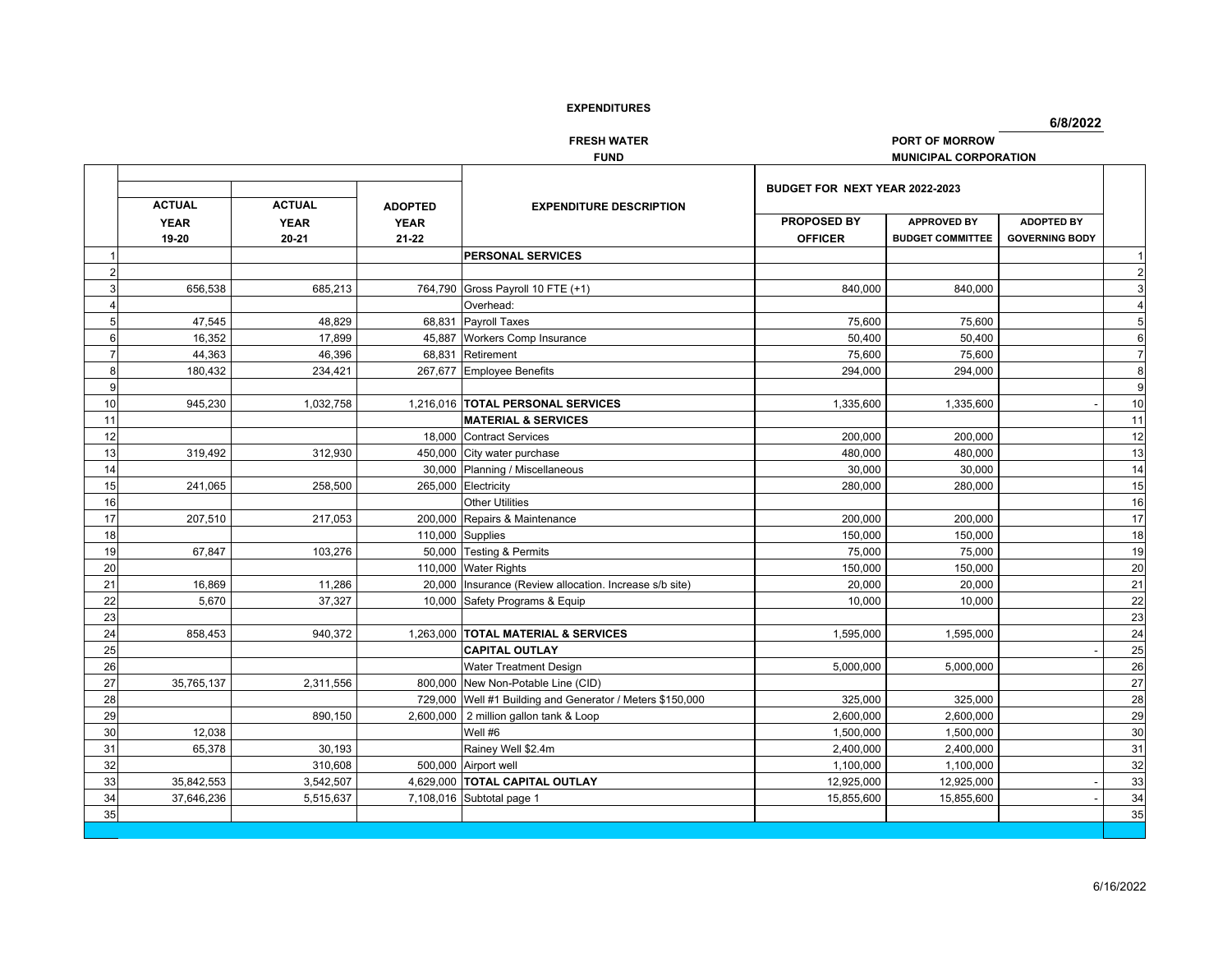**6/8/2022**

**FRESH WATER PORT OF MORROW**

**FUND MUNICIPAL CORPORATION**

|    | <b>ACTUAL</b> | <b>ACTUAL</b> | <b>ADOPTED</b> | <b>EXPENDITURE DESCRIPTION</b>         | BUDGET FOR NEXT YEAR 2022-2023 |                         |                       |                                      |
|----|---------------|---------------|----------------|----------------------------------------|--------------------------------|-------------------------|-----------------------|--------------------------------------|
|    | <b>YEAR</b>   | <b>YEAR</b>   | <b>YEAR</b>    |                                        | PROPOSED BY                    | <b>APPROVED BY</b>      | <b>ADOPTED BY</b>     |                                      |
|    | 19-20         | $20 - 21$     | 21-22          |                                        | <b>OFFICER</b>                 | <b>BUDGET COMMITTEE</b> | <b>GOVERNING BODY</b> |                                      |
|    | 20,000        | 20,000        |                | 20,000 TRANSFER TO GENERAL FUND        |                                |                         |                       |                                      |
|    |               |               |                |                                        |                                |                         |                       | $\overline{c}$                       |
|    |               |               |                | 49,980 OPERATING CONTINGENCY           | 77,916                         | 77,916                  |                       | 3                                    |
|    | 749,832       | 1,918,443     |                | <b>DEBT SERVICE</b>                    |                                |                         |                       | $\overline{4}$                       |
|    |               |               |                |                                        |                                |                         |                       | $\overline{\overline{\overline{5}}}$ |
| Բ  |               |               |                |                                        |                                |                         |                       | $6\phantom{a}$                       |
|    |               |               |                |                                        |                                |                         |                       | $\overline{7}$                       |
|    |               |               |                |                                        |                                |                         |                       | 8                                    |
| q  |               |               |                |                                        | L.See Assembly of School and   |                         |                       | $\boldsymbol{9}$                     |
| 10 | 2,000         |               |                | <b>Trustee Fees</b>                    |                                |                         |                       | 10                                   |
| 11 |               |               |                |                                        |                                |                         |                       | 11                                   |
| 12 |               |               |                | 1,644,600 TOTAL DEBT SERVICE           | 1,647,100                      | 1,647,100               |                       | 12                                   |
| 13 |               |               |                |                                        |                                |                         |                       | 13                                   |
| 14 |               |               |                |                                        |                                |                         |                       | $\overline{14}$                      |
| 15 |               |               |                |                                        |                                |                         |                       | 15                                   |
| 16 |               |               |                |                                        |                                |                         |                       | 16                                   |
| 17 |               |               |                |                                        |                                |                         |                       | 17                                   |
| 18 |               |               |                |                                        |                                |                         |                       | 18                                   |
| 19 |               |               |                |                                        |                                |                         |                       | 19                                   |
| 20 |               |               |                |                                        |                                |                         |                       | 20                                   |
| 21 |               |               |                |                                        |                                |                         |                       | 21                                   |
| 22 |               |               |                |                                        |                                |                         |                       | 22                                   |
| 23 |               |               |                |                                        |                                |                         |                       | 23                                   |
| 24 |               |               |                |                                        |                                |                         |                       | 24                                   |
| 25 |               |               |                |                                        |                                |                         |                       | 25                                   |
| 26 |               |               |                |                                        |                                |                         |                       | 26                                   |
| 27 |               |               |                |                                        |                                |                         |                       | 27                                   |
| 28 |               |               |                |                                        |                                |                         |                       | 28                                   |
| 29 |               |               |                |                                        |                                |                         |                       | 29                                   |
| 30 | 37,646,236    | 5,515,637     |                | 7,108,016 SUBTOTAL FROM PAGE 1         | 15,855,600                     | 15,855,600              |                       | 30                                   |
| 31 | 38,418,068    | 7,454,080     |                | 8,822,596 TOTAL EXPENDITURES           | 17,580,616                     | 17,580,616              |                       | 31                                   |
| 32 | 3,744,679     | 2,174,545     |                | 10,000 UNAPPROPRIATED END FUND BALANCE | 10,000                         | 10,000                  |                       | 32                                   |
| 33 |               |               |                |                                        |                                |                         |                       | 33                                   |
| 34 | 42,162,747    | 9,628,625     | 8,832,596      | <b>TOTAL</b>                           | 17,590,616                     | 17,590,616              |                       | 34                                   |

- - - - -

-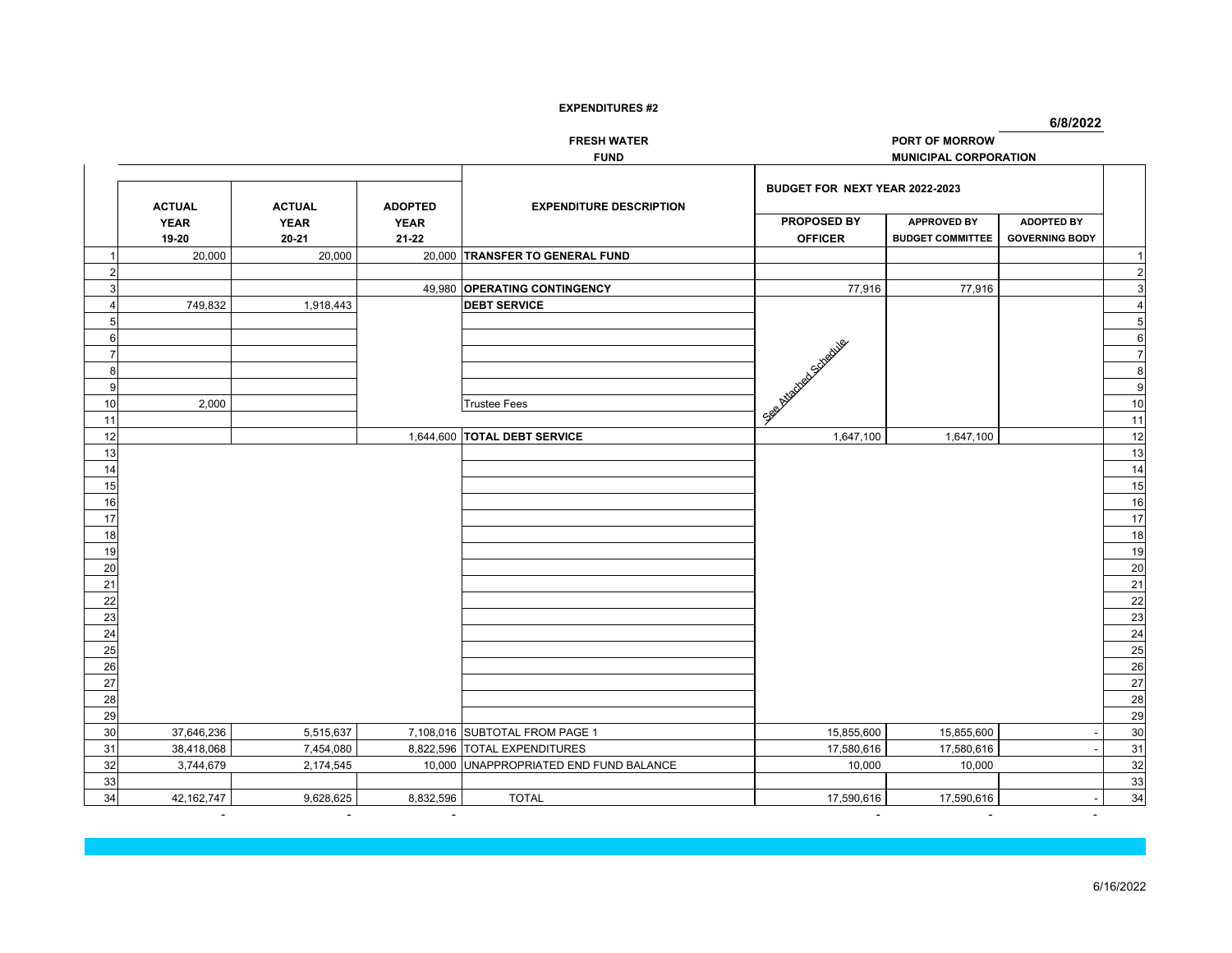**6/8/2022**

## **ENTERPRISE - UTILITY PORT OF MORROWWATER DISCHARGE FUND MUNICIPAL CORPORATION**

10

12

13

14

15

18

19

20

22

23

26

28

29

31

|                  |                                       |                                           |                                            |                                                       | BUDGET FOR NEXT YEAR 2022-2023       |                                               |                                            |                |
|------------------|---------------------------------------|-------------------------------------------|--------------------------------------------|-------------------------------------------------------|--------------------------------------|-----------------------------------------------|--------------------------------------------|----------------|
|                  | <b>ACTUAL</b><br><b>YEAR</b><br>19-20 | <b>ACTUAL</b><br><b>YEAR</b><br>$20 - 21$ | <b>ADOPTED</b><br><b>YEAR</b><br>$21 - 22$ | <b>RESOURCES DESCRIPTION</b>                          | <b>PROPOSED BY</b><br><b>OFFICER</b> | <b>APPROVED BY</b><br><b>BUDGET COMMITTEE</b> | <b>ADOPTED BY</b><br><b>GOVERNING BODY</b> |                |
|                  |                                       |                                           |                                            | Beginning Fund Balance:                               |                                      |                                               |                                            |                |
|                  | 274,236                               |                                           | 4,800,000                                  | *Available Cash on Hand (Cash Basis) or               |                                      |                                               |                                            | $\overline{2}$ |
|                  |                                       |                                           |                                            | *Net Working Capital (Accrual Basis)                  |                                      |                                               |                                            | 3              |
|                  |                                       |                                           |                                            | Prev. Levied Taxes Est. to be Received                |                                      |                                               |                                            |                |
|                  | 300,000                               | 12,896                                    | 50.000                                     | Interest & Finance Charges                            | 10,000                               | 10,000                                        |                                            |                |
| $6 \overline{6}$ |                                       |                                           |                                            | <b>OTHER RESOURCES</b>                                |                                      |                                               |                                            | 6              |
|                  | 5,639,876                             | 5,841,656                                 | 6,249,100                                  | Water Discharge (Rate increase 2.10 to 2.51)          | 8,481,517                            | 8,481,517                                     |                                            |                |
| 8                | 396,691                               | 315,173                                   |                                            | 396,690 Wastewater Pretreatment (Debt Service)**      | 315,173                              | 315,173                                       |                                            | 8              |
| 9                |                                       |                                           |                                            | ** ConAgra & Tillamook per contract                   |                                      |                                               |                                            | g              |
| 10               |                                       |                                           |                                            |                                                       |                                      |                                               |                                            | 10             |
| $\overline{11}$  |                                       | 227,673                                   |                                            | Lease from WW Expansion Land                          | 1,000,000                            | 1,000,000                                     |                                            | 11             |
| 12               |                                       |                                           |                                            |                                                       |                                      |                                               |                                            | 12             |
| $\overline{13}$  |                                       |                                           |                                            |                                                       |                                      |                                               |                                            | 13             |
| 14               |                                       |                                           |                                            | Sale Of Assets                                        |                                      |                                               |                                            | 14             |
| 15               |                                       |                                           |                                            |                                                       |                                      |                                               |                                            | 15             |
| 16               | 59,613                                | 105,877                                   |                                            | 34,000 Miscellaneous & Reimburs. Services (IRZ, City) | 34,000                               | 34,000                                        |                                            | 16             |
| $\overline{17}$  | 110,178                               | 82,428                                    |                                            | 25,000 UEC Patronage Credits                          | 25,000                               | 25,000                                        |                                            | 17             |
| $\overline{18}$  |                                       |                                           |                                            |                                                       |                                      |                                               |                                            | 18             |
| 19               |                                       |                                           |                                            |                                                       |                                      |                                               |                                            | 19             |
|                  |                                       |                                           |                                            |                                                       |                                      |                                               |                                            | 20             |
|                  | 50.000                                | 50.000                                    |                                            | 50,000 Co-generator fixed fee (Disposal)              | 50.000                               | 50.000                                        |                                            | 21             |
|                  |                                       |                                           |                                            |                                                       |                                      |                                               |                                            | 22             |
|                  |                                       |                                           |                                            | Wastewater Improvement Debt                           | 37,000,000                           | 37,000,000                                    |                                            | 23             |
|                  | 39,369                                |                                           |                                            | Regional Infrastructure Grant - Recharge Project      |                                      |                                               |                                            | 24             |
|                  |                                       |                                           |                                            | Long-term Financing - Expansion of Land Application   |                                      |                                               |                                            | 25             |
|                  |                                       |                                           |                                            |                                                       |                                      |                                               |                                            | $\Omega$       |

| 9         |         |         | ** ConAgra & Tillamook per contract                   |            |            | g  |
|-----------|---------|---------|-------------------------------------------------------|------------|------------|----|
| 10        |         |         |                                                       |            |            | 10 |
|           |         | 227,673 | Lease from WW Expansion Land                          | 1,000,000  | 1,000,000  | 11 |
|           |         |         |                                                       |            |            | 12 |
|           |         |         |                                                       |            |            | 13 |
| 14        |         |         | Sale Of Assets                                        |            |            | 14 |
|           |         |         |                                                       |            |            | 15 |
| 16        | 59,613  | 105,877 | 34,000 Miscellaneous & Reimburs. Services (IRZ, City) | 34,000     | 34,000     | 16 |
|           | 110,178 | 82,428  | 25,000 UEC Patronage Credits                          | 25,000     | 25,000     | 17 |
| 18        |         |         |                                                       |            |            | 18 |
| 19        |         |         |                                                       |            |            | 19 |
| 20        |         |         |                                                       |            |            | 20 |
|           | 50,000  | 50,000  | 50,000 Co-generator fixed fee (Disposal)              | 50,000     | 50,000     | 21 |
| <u>22</u> |         |         |                                                       |            |            | 22 |
| 23        |         |         | Wastewater Improvement Debt                           | 37,000,000 | 37,000,000 | 23 |
| 24        | 39,369  |         | Regional Infrastructure Grant - Recharge Project      |            |            | 24 |
| 25        |         |         | Long-term Financing - Expansion of Land Application   |            |            | 25 |
| <u>26</u> |         |         |                                                       |            |            | 26 |
| 27        |         |         | 1,500,000 Transfer from SITE                          | 8,000,000  | 8,000,000  | 27 |

28

29

Taxes Necessary to Balance Budget 31<br>
Taxes Collected in Year Levied **32**<br> **Taxes Collected in Year Levied 32** 

30 6,869,963 6,635,703 13,104,790 Total Resources, Except Taxes to be Levied 54,915,690 54,915,690 54,915,690

33 6,869,963 6,635,703 13,104,790 TOTAL RESOURCES 6 1 54,915,690 54,915,690 54,915,690

32 ///////////// ///////////// ///////////// Taxes Collected in Year Levied ///////////// ///////////// 32

 $\frac{29}{30}$ 

33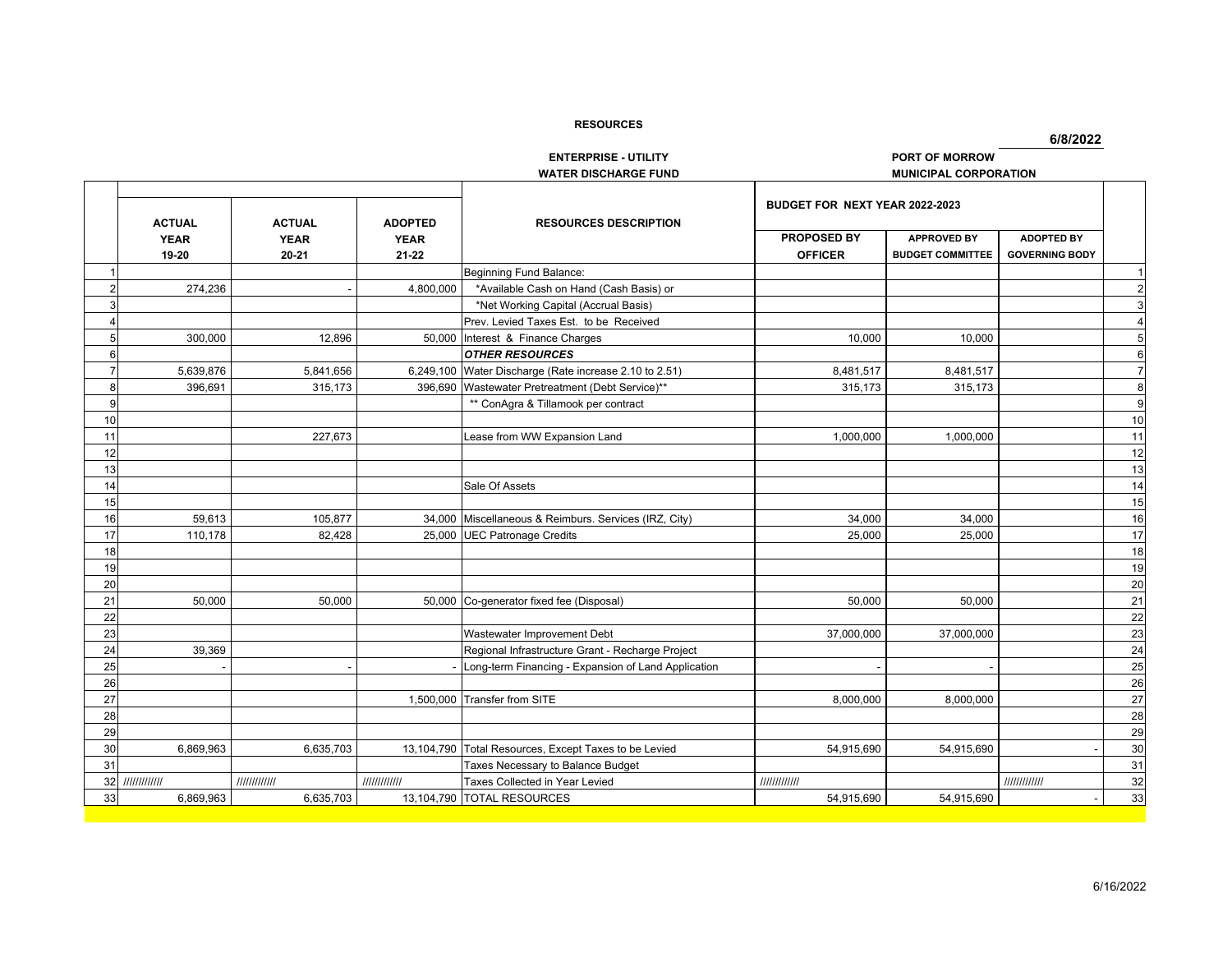**6/8/2022**

**ENTERPRISE - UTILITY** *PORT OF MORROW* 

|                |               |               |                | <b>WATER DISCHARGE FUND</b>                         |                                | <b>MUNICIPAL CORPORATION</b> |                       |                  |
|----------------|---------------|---------------|----------------|-----------------------------------------------------|--------------------------------|------------------------------|-----------------------|------------------|
|                | <b>ACTUAL</b> | <b>ACTUAL</b> | <b>ADOPTED</b> | <b>EXPENDITURE DESCRIPTION</b>                      | BUDGET FOR NEXT YEAR 2022-2023 |                              |                       |                  |
|                | <b>YEAR</b>   | <b>YEAR</b>   | <b>YEAR</b>    |                                                     | <b>PROPOSED BY</b>             | <b>APPROVED BY</b>           | <b>ADOPTED BY</b>     |                  |
|                | 19-20         | $20 - 21$     | $21 - 22$      |                                                     | <b>OFFICER</b>                 | <b>BUDGET COMMITTEE</b>      | <b>GOVERNING BODY</b> |                  |
|                |               |               |                | <b>PERSONAL SERVICES</b>                            |                                |                              |                       |                  |
| $\overline{2}$ |               |               |                |                                                     |                                |                              |                       | $\overline{2}$   |
| 3              | 1,616,450     | 1,321,829     |                | 1,446,618 Gross Payroll - 18 FTE (2 FTE - Digester) | 1,600,000                      | 1,600,000                    |                       | 3                |
| 4              |               |               |                | Overhead:                                           |                                |                              |                       | $\overline{4}$   |
| 5              | 117,035       | 120,195       |                | 130,196 Payroll Taxes                               | 144,000                        | 144,000                      |                       | $\overline{5}$   |
| 6              | 40,250        | 44,058        |                | 86,797 Workers Comp Insurance                       | 96,000                         | 96,000                       |                       | $\,6\,$          |
| $\overline{7}$ | 109,201       | 114,206       |                | 130,196 Retirement                                  | 144,000                        | 144,000                      |                       | $\overline{7}$   |
| 8              | 463,015       | 391,983       |                | 506,316 Employee Benefits                           | 616,000                        | 616,000                      |                       | 8                |
| 9              |               |               |                |                                                     |                                |                              |                       | $\boldsymbol{9}$ |
| 10             |               |               |                |                                                     |                                |                              |                       | $10$             |
| 11             | 2,345,951     | 1,992,271     |                | 2,300,123 TOTAL PERSONAL SERVICES                   | 2,600,000                      | 2,600,000                    |                       | 11               |
| 12             |               |               |                | <b>MATERIALS &amp; SERVICES</b>                     |                                |                              |                       | 12               |
| 13             | 47,064        | 65,772        |                | 55,000 Contract Services (Incl. Legal)              | 600,000                        | 600,000                      |                       | 13               |
| 14             |               |               |                |                                                     |                                |                              |                       | 14               |
| 15             |               |               |                | 10,000 Engineering, Planning                        | 100,000                        | 100,000                      |                       | 15               |
| 16             | 460.202       | 570.302       |                | 580.000 Electric (Additional expected - digester)   | 696.000                        | 696,000                      |                       | 16               |
| 17             |               |               |                |                                                     |                                |                              |                       | $\overline{17}$  |
| 18             |               |               |                |                                                     |                                |                              |                       | 18               |
| 19             | 22,143        | 26,582        |                | 20,000 Telephone                                    | 20,000                         | 20,000                       |                       | 19               |
| 20             | 37,486        | 28,214        |                | 35,000 Insurance                                    | 35,000                         | 35,000                       |                       | $20\,$           |
| 21             | 390,967       | 647,197       |                | 500,000 Repairs & Maintenance                       | 590,000                        | 590,000                      |                       | 21               |
| 22             |               |               |                | 50,000 Equipment Rents                              | 50,000                         | 50,000                       |                       | 22               |
| 23             |               |               |                | Lease - Wastewater Expansion Land                   | 1,000,000                      | 1,000,000                    |                       | 23               |
| 24             | 26,250        | 26,250        |                | 26,250 Lease - City Circle 52                       | 26,250                         | 26,250                       |                       | 24               |
| 25             | 499,141       | 660,854       |                | 600,000 Testing & Permits                           | 1,000,000                      | 1,000,000                    |                       | 25               |
| 26             |               |               |                |                                                     |                                |                              |                       | $\overline{26}$  |
| 27             | 38,206        | 46,269        |                | 30,000 Safety Programs & Supplies                   | 50,000                         | 50,000                       |                       | $27\,$           |
| 28             | 16,943        | 20.358        |                | 40,000 Staff Travel/Education & Office Expense      | 40.000                         | 40.000                       |                       | 28               |
| 29             |               |               |                |                                                     |                                |                              |                       | 29               |
| 30             |               |               |                | 10,000 Miscellaneous                                | 10,000                         | 10,000                       |                       | 30               |
| 31             |               |               |                |                                                     |                                |                              |                       | 31               |
| 32             | 1,538,402     | 2,091,798     |                | 1,956,250 TOTAL MATERIALS & SERVICES                | 4,217,250                      | 4,217,250                    |                       | 32               |
| 33             |               |               |                |                                                     |                                |                              |                       | 33               |
| 34             | 3,884,353     | 4,084,069     |                | 4,256,373 SUBTOTAL EXPEND. 1ST PAGE                 | 6,817,250                      | 6,817,250                    |                       | 34               |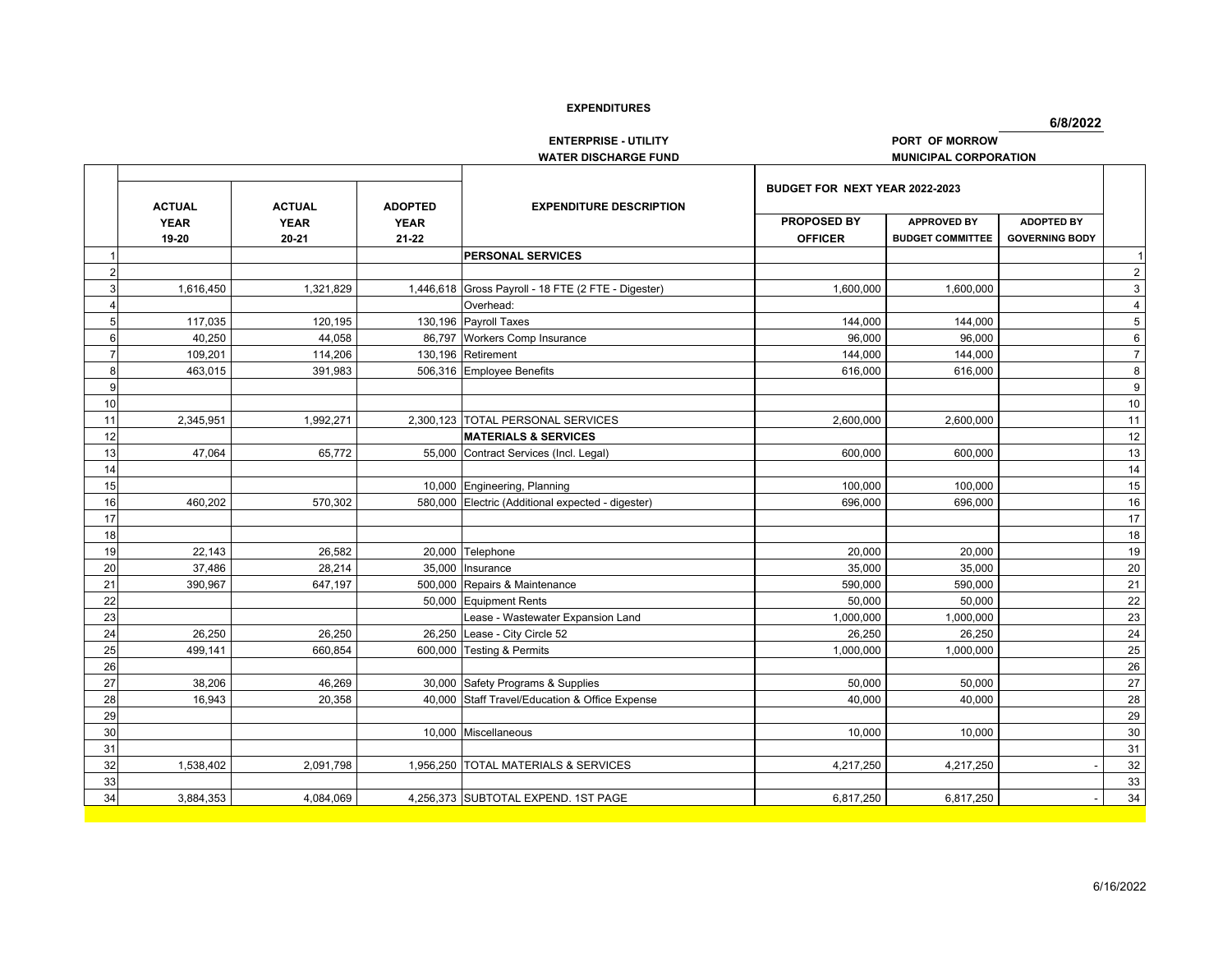**6/8/2022**

**ENTERPRISE - UTILITY PORT OF MORROW**

**WATER DISCHARGE FUND MUNICIPAL CORPORATION**

|    |                                       |                                       |                                            |                                                                | BUDGET FOR NEXT YEAR 2022-2023                               |                                               |                                            |                 |
|----|---------------------------------------|---------------------------------------|--------------------------------------------|----------------------------------------------------------------|--------------------------------------------------------------|-----------------------------------------------|--------------------------------------------|-----------------|
|    | <b>ACTUAL</b><br><b>YEAR</b><br>19-20 | <b>ACTUAL</b><br><b>YEAR</b><br>20-21 | <b>ADOPTED</b><br><b>YEAR</b><br>$21 - 22$ | <b>EXPENDITURE DESCRIPTION</b>                                 | <b>PROPOSED BY</b><br><b>OFFICER</b>                         | <b>APPROVED BY</b><br><b>BUDGET COMMITTEE</b> | <b>ADOPTED BY</b><br><b>GOVERNING BODY</b> |                 |
|    |                                       |                                       |                                            | <b>CAPITAL OUTLAY</b>                                          |                                                              |                                               |                                            |                 |
|    |                                       |                                       |                                            |                                                                |                                                              |                                               |                                            | $\overline{2}$  |
|    |                                       |                                       |                                            |                                                                |                                                              |                                               |                                            | 3               |
|    |                                       |                                       |                                            |                                                                |                                                              |                                               |                                            | 3               |
| 5  |                                       |                                       |                                            |                                                                |                                                              |                                               |                                            | $\overline{4}$  |
| 6  |                                       |                                       |                                            | 60,000 Generator @ Lift Station                                | 175,000                                                      | 175,000                                       |                                            | 6               |
|    | 1,162,625                             | 444,872                               |                                            | 800,000 Expansion of Land Application                          | 14,000,000                                                   | 14,000,000                                    |                                            | $\overline{7}$  |
| 8  | 177,119                               | 67,878                                |                                            | 4,025,000 Wastewater Digester - Phase 1 - 3 +Oxygenation Ditch | 27, 174, 130                                                 | 27, 174, 130                                  |                                            | 8               |
|    | 400,907                               |                                       |                                            | 2,000,000 South Lift to 41 Pond                                | 2,565,948                                                    | 2,565,948                                     |                                            | $\overline{9}$  |
| 10 |                                       |                                       |                                            |                                                                |                                                              |                                               |                                            | 10              |
| 11 |                                       |                                       |                                            |                                                                |                                                              |                                               |                                            | 11              |
| 12 | 1,740,651                             | 512,750                               |                                            | 6,885,000 TOTAL CAPITAL OUTLAY                                 | 43,915,078                                                   | 43,915,078                                    |                                            | 12              |
| 13 |                                       |                                       |                                            |                                                                |                                                              |                                               |                                            | 13              |
| 14 |                                       |                                       |                                            | <b>DEBT SERVICE PAYMENTS</b>                                   |                                                              |                                               |                                            | 14              |
| 15 |                                       |                                       |                                            | SPWF - Principal                                               |                                                              |                                               |                                            | $\overline{15}$ |
| 16 |                                       |                                       |                                            | SPWF - Interest                                                |                                                              |                                               |                                            | 16              |
| 17 |                                       |                                       |                                            | 1993A Rev Bond Interest                                        |                                                              |                                               |                                            | $\overline{17}$ |
| 18 |                                       |                                       |                                            | 1993A Rev Bond Principal                                       | I See Ate <sub>oriep</sub><br>Ateoriepe Ces <sub>tiepe</sub> |                                               |                                            | 18              |
| 19 |                                       |                                       |                                            |                                                                |                                                              |                                               |                                            | 19              |
| 20 |                                       |                                       |                                            |                                                                |                                                              |                                               |                                            | 20              |
| 21 |                                       |                                       |                                            |                                                                |                                                              |                                               |                                            | 21              |
| 22 |                                       |                                       |                                            |                                                                |                                                              |                                               |                                            | $\overline{22}$ |
| 23 |                                       |                                       |                                            | <b>Trustee Fees</b>                                            |                                                              |                                               |                                            | 23              |
| 24 |                                       |                                       |                                            |                                                                |                                                              |                                               |                                            | 24              |
| 25 | 1,179,959                             | 1,844,716                             | 1,515,508                                  | <b>TOTAL DEBT SERVICE</b>                                      | 3,588,285                                                    | 3,588,285                                     |                                            | 25              |
| 26 |                                       |                                       |                                            | TRANSFER TO OTHER FUNDS                                        |                                                              |                                               |                                            | 26              |
| 27 |                                       |                                       |                                            |                                                                |                                                              |                                               |                                            | 27              |
| 28 | 65,000                                | 65,000                                |                                            | 65,000 General Fund                                            |                                                              |                                               |                                            | 28              |
| 29 |                                       |                                       |                                            |                                                                |                                                              |                                               |                                            | 29              |
| 30 | 65,000                                | 65,000                                |                                            | 65,000 TOTAL TRANSFERS                                         |                                                              |                                               |                                            | 30              |
| 31 |                                       |                                       |                                            | 372,909 OPERATING CONTINGENCY                                  | 585,077                                                      | 585,077                                       |                                            | 31              |
| 32 | 3,884,353                             | 4,084,069                             |                                            | 4,256,373 sub-total from expend. first page                    | 6,817,250                                                    | 6,817,250                                     |                                            | 32              |
| 33 | 6,869,963                             | 6,506,535                             | 13,094,790                                 | <b>TOTAL EXPENDITURES</b>                                      | 54,905,690                                                   | 54,905,690                                    |                                            | 33              |
| 34 |                                       | 129,168                               | 10,000                                     | UNAPPROPRIATED END FUND BAL                                    | 10,000                                                       | 10,000                                        |                                            | 34              |
| 35 | 6,869,963                             | 6,635,703                             | 13,104,790                                 | <b>TOTAL</b>                                                   | 54,915,690                                                   | 54,915,690                                    |                                            | 35              |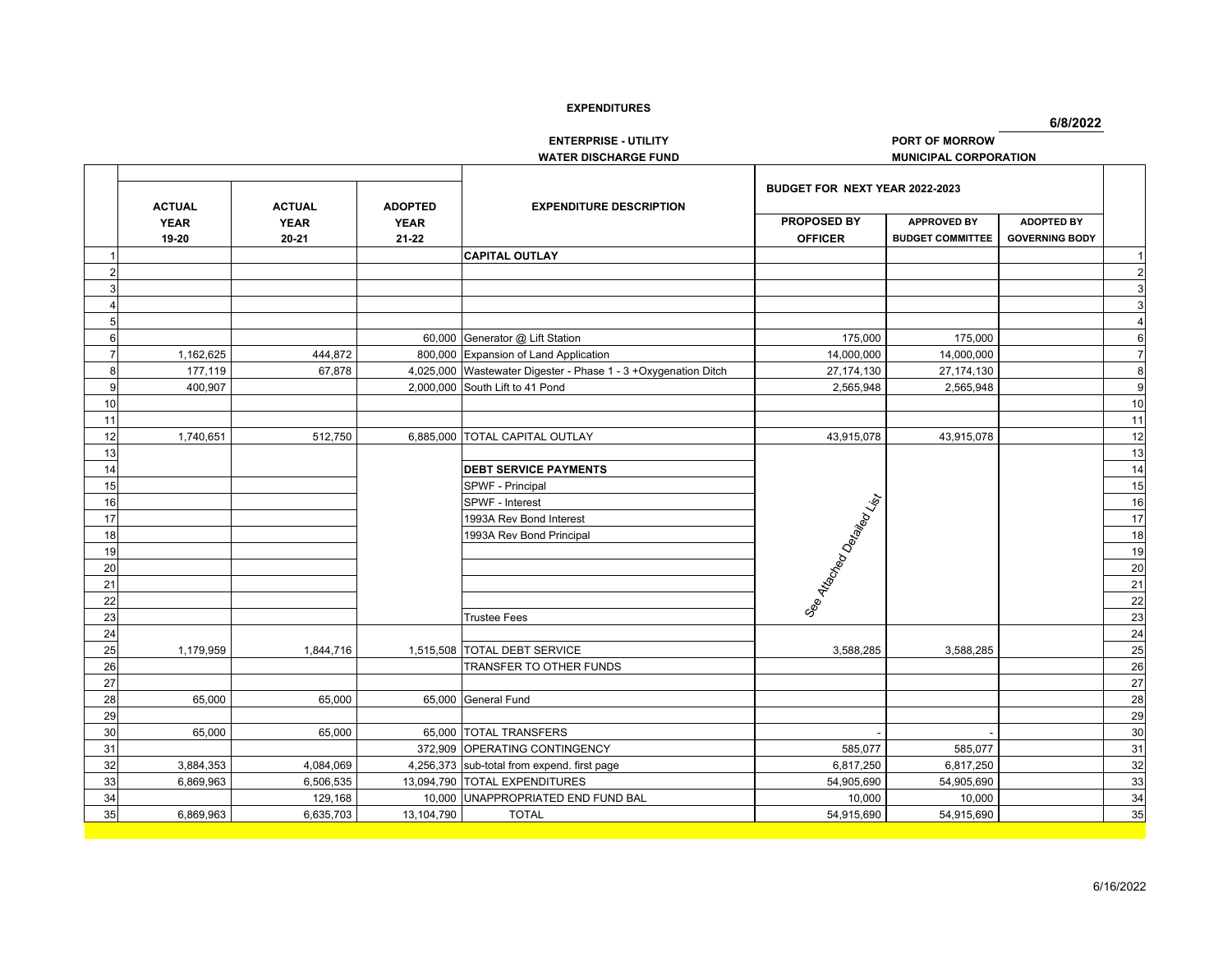- <u>- 1990 - 1990 - 1990 - 1990 - 1990 - 1990 - 1990 - 1990 - 1990 - 1990 - 1990 - 1990 - 1990 - 1990 - 1990 - 1990 - 1990 - 1990 - 1990 - 1990 - 1990 - 1990 - 1990 - 1990 - 1990 - 1990 - 1990 - 1990 - 1990 - 1990 - 1990 - </u>

|                         |                 |               |                          | <b>ENTERPRISE -</b>                                           |                                | PORT OF MORROW               |                       |                |
|-------------------------|-----------------|---------------|--------------------------|---------------------------------------------------------------|--------------------------------|------------------------------|-----------------------|----------------|
|                         |                 |               |                          | <b>East Beach Utility</b>                                     |                                | <b>MUNICIPAL CORPORATION</b> |                       |                |
|                         | <b>ACTUAL</b>   | <b>ACTUAL</b> | <b>ADOPTED</b>           | <b>RESOURCES DESCRIPTION</b>                                  | BUDGET FOR NEXT YEAR 2022-2023 |                              |                       |                |
|                         | <b>YEAR</b>     | <b>YEAR</b>   | <b>YEAR</b><br>$21 - 22$ |                                                               | PROPOSED BY                    | <b>APPROVED BY</b>           | <b>ADOPTED BY</b>     |                |
|                         | 19-20           | $20 - 21$     |                          |                                                               | <b>OFFICER</b>                 | <b>BUDGET COMMITTEE</b>      | <b>GOVERNING BODY</b> |                |
|                         |                 |               |                          | Beginning Fund Balance:                                       |                                |                              |                       | $\overline{1}$ |
| $\overline{2}$          |                 | 132,443       | 200,000                  | *Available Cash on Hand (Cash Basis) or                       |                                |                              |                       | $\overline{c}$ |
| 3                       |                 |               |                          | *Net Working Capital (Accrual Basis)                          |                                |                              |                       | 3              |
| $\overline{\mathbf{A}}$ |                 |               |                          | Prev. Levied Taxes Est. to be Received                        |                                |                              |                       | $\overline{4}$ |
| 5                       | 50,000          | 50,000        |                          | Interest & Finance Charges                                    |                                |                              |                       | 5              |
| 6                       |                 |               |                          | <b>OTHER RESOURCES</b>                                        |                                |                              |                       | 6              |
| $\overline{7}$          |                 |               |                          |                                                               |                                |                              |                       | $\overline{7}$ |
| $\bf{8}$                | 177,203         | 204,856       |                          | 200,000 Utility Fees - Freshwater (Rate increase .68 to .74)  | 348,060                        | 348,060                      |                       | 8              |
| 9                       |                 |               |                          |                                                               |                                |                              |                       | g              |
| 10                      |                 |               |                          |                                                               |                                |                              |                       | 10             |
| 11                      | 454,007         | 486,501       |                          | 600,000 Utility Fees - Discharge (Rate increase 2.10 to 2.51) | 912,500                        | 912,500                      |                       | 11             |
| 12                      |                 |               |                          |                                                               |                                |                              |                       | 12             |
| 13                      | 58,296          | 58,206        |                          | 45,000 Utility Fees - Sanitary Sewer                          | 100,413                        | 100,413                      |                       | 13             |
| 14                      |                 |               |                          |                                                               |                                |                              |                       | 14             |
| 15                      |                 |               |                          |                                                               |                                |                              |                       | 15             |
| 16                      |                 |               |                          | 1,000 Miscellaneous & Reimburs. Services                      | 1,000                          | 1,000                        |                       | 16             |
| 17                      |                 |               |                          | Tenant Line Installations - Freshwater (178)                  | 12,128,601                     | 12,128,601                   |                       | 17             |
| 18                      |                 |               | 884,000                  | Tenant Line Installations - Freshwater (170)                  | 5,384,405                      | 5,384,405                    |                       | 18             |
| 19                      |                 |               | 400,000                  | Tenant Line Installations - Discharge (170)                   | 1,051,956                      | 1,051,956                    |                       | 19             |
| 20                      | 38,586          |               |                          | Patronage Dividends                                           |                                |                              |                       | 20             |
| 21                      |                 |               |                          |                                                               |                                |                              |                       | 21             |
| 22                      |                 |               |                          |                                                               |                                |                              |                       | 22             |
| 23                      |                 |               |                          |                                                               |                                |                              |                       | 23             |
| 24                      |                 |               |                          |                                                               |                                |                              |                       | 24             |
| 25                      |                 |               |                          |                                                               |                                |                              |                       | 25             |
| 26                      |                 |               |                          |                                                               |                                |                              |                       | 26             |
| 27                      |                 |               |                          |                                                               |                                |                              |                       | 27             |
| 28                      |                 |               |                          |                                                               |                                |                              |                       | 28             |
| 29                      |                 |               |                          |                                                               |                                |                              |                       | 29             |
| 30                      | 778,092         | 932,006       |                          | 2,330,000 Total Resources, Except Taxes to be Levied          | 19,926,935                     | 19,926,935                   |                       | 30             |
| 31                      |                 |               |                          | Taxes Necessary to Balance Budget                             |                                |                              |                       | 31             |
|                         | 32 //////////// | 111111111111  | 111111111111             | Taxes Collected in Year Levied                                | 111111111111                   |                              | 111111111111          | 32             |
| 33                      | 778,092         | 932,006       |                          | 2,330,000 TOTAL RESOURCES                                     | 19,926,935                     | 19,926,935                   |                       | 33             |

0 0 -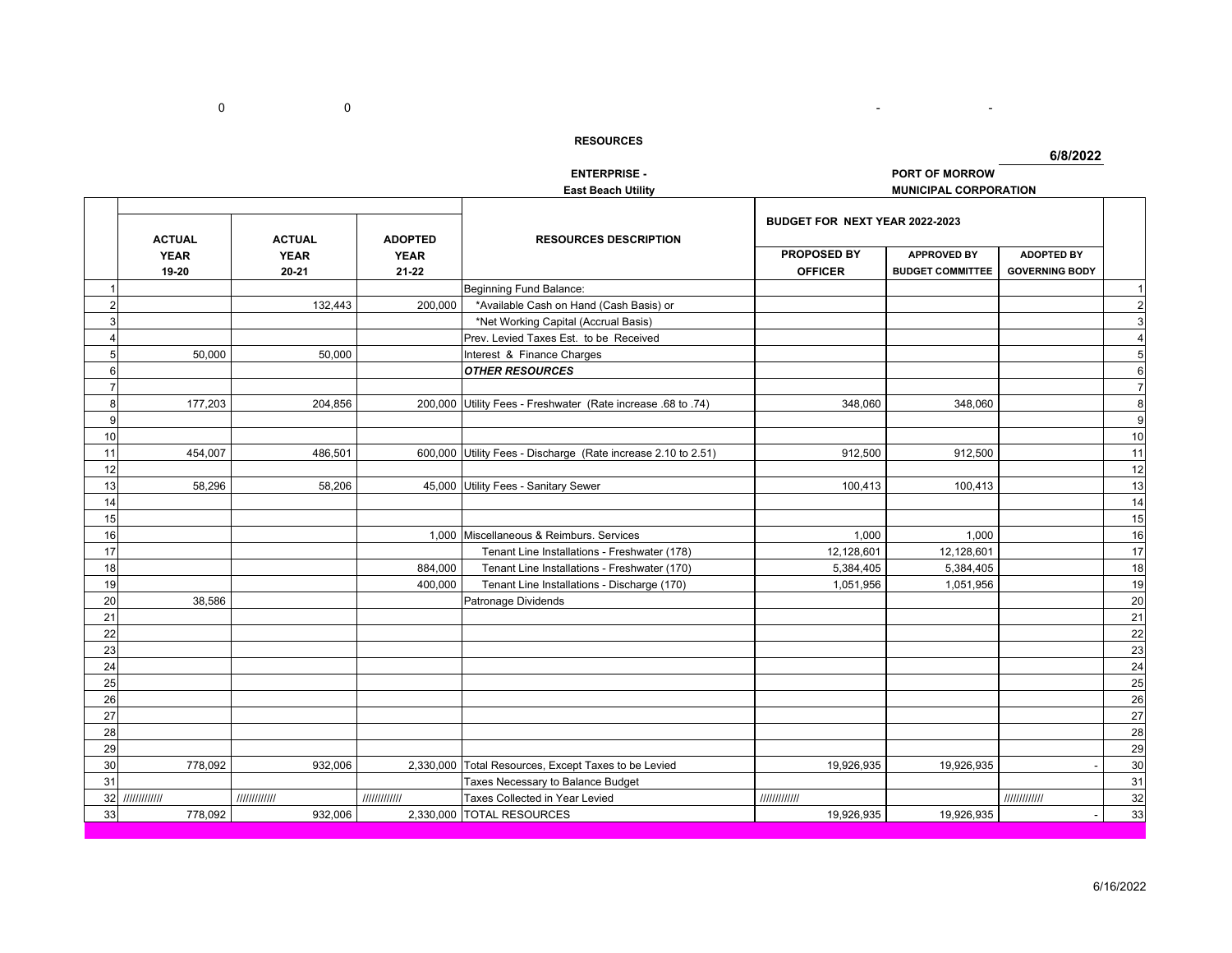**6/8/2022**

**ENTERPRISE - PORT OF MORROW**

**East Beach Utility** *MUNICIPAL CORPORATION* 

|    |                                       |                                       |                                            |                                                       | BUDGET FOR NEXT YEAR 2022-2023       |                                               |                                            |                  |
|----|---------------------------------------|---------------------------------------|--------------------------------------------|-------------------------------------------------------|--------------------------------------|-----------------------------------------------|--------------------------------------------|------------------|
|    | <b>ACTUAL</b><br><b>YEAR</b><br>19-20 | <b>ACTUAL</b><br><b>YEAR</b><br>20-21 | <b>ADOPTED</b><br><b>YEAR</b><br>$21 - 22$ | <b>EXPENDITURE DESCRIPTION</b>                        | <b>PROPOSED BY</b><br><b>OFFICER</b> | <b>APPROVED BY</b><br><b>BUDGET COMMITTEE</b> | <b>ADOPTED BY</b><br><b>GOVERNING BODY</b> |                  |
|    |                                       |                                       |                                            | <b>PERSONAL SERVICES</b>                              |                                      |                                               |                                            | 11               |
|    | 88,542                                | 93.537                                |                                            | 160,000 Gross Payroll 2 FTE + Construction            | 300,000                              | 300,000                                       |                                            | $\sqrt{2}$       |
| 3  |                                       |                                       |                                            | Overhead:                                             |                                      |                                               |                                            | 3                |
|    | 6,418                                 | 6,591                                 |                                            | 14,400 Payroll Taxes                                  | 27,000                               | 27,000                                        |                                            | $\sqrt{4}$       |
| 5  | 2.207                                 | 2.416                                 | 9.600                                      | <b>Workers Comp Insurance</b>                         | 18.000                               | 18.000                                        |                                            | $\overline{5}$   |
| 6  | 5,988                                 | 6,262                                 |                                            | 14,400 Retirement                                     | 27,000                               | 27,000                                        |                                            | $\,6\,$          |
| 7  | 24,226                                | 32,174                                | 56.000                                     | <b>Employee Benefits</b>                              | 105,000                              | 105,000                                       |                                            | $\overline{7}$   |
| 8  | 127,381                               | 140,980                               |                                            | 254,400 TOTAL PERSONAL SERVICES                       | 477,000                              | 477,000                                       |                                            | 8                |
| 9  |                                       |                                       |                                            |                                                       |                                      |                                               |                                            | $\boldsymbol{9}$ |
| 10 |                                       |                                       |                                            | <b>MATERIALS &amp; SERVICES</b>                       |                                      |                                               |                                            | $10\,$           |
| 11 | 20.279                                | 17.663                                |                                            | 20.000 Contract Services                              | 50,000                               | 50.000                                        |                                            | 11               |
| 12 |                                       |                                       |                                            | 5,000 Engineering, Planning                           | 5,000                                | 5,000                                         |                                            | 12               |
| 13 | 195,026                               | 193,225                               | 220,000 Electric                           |                                                       | 234,600                              | 234,600                                       |                                            | 13               |
| 14 | 16.869                                | 2.821                                 | 20.000                                     | Insurance                                             | 20.000                               | 20.000                                        |                                            | 14               |
| 15 | 47,565                                | 56,669                                |                                            | 50,000 Repairs & Maintenance                          | 100,000                              | 100,000                                       |                                            | 15               |
| 16 | 61,451                                | 84,903                                |                                            | 50,000 Testing & Permits                              | 300,000                              | 300,000                                       |                                            | 16               |
| 17 | 341,190                               | 355,281                               |                                            | 365,000 TOTAL MATERIALS & SERVICES                    | 709.600                              | 709.600                                       |                                            | 17               |
| 18 |                                       |                                       |                                            | <b>CAPITAL OUTLAY</b>                                 |                                      |                                               |                                            | 18               |
| 19 |                                       |                                       | 235,000                                    | Change to Gas Chlorination 15000 / Replace Well Pumps | 230,000                              | 230,000                                       |                                            | 19               |
| 20 | 24.472                                | 23.050                                | 50,000 PLC                                 |                                                       | 50.000                               | 50.000                                        |                                            | 20               |
| 21 |                                       |                                       | 764,750                                    | Tenant Line Installations - Freshwater (178)          | 11,728,601                           | 11,728,601                                    |                                            | 21               |
| 22 |                                       |                                       |                                            | Tenant Line Installations - Freshwater (170)          | 5,384,405                            | 5,384,405                                     |                                            | 22               |
| 23 |                                       |                                       | 400.000                                    | Tenant Line Installations - Discharge (170)           | 1,051,956                            | 1,051,956                                     |                                            | 23               |
| 24 | 24,472                                | 23,050                                | 1,214,750                                  | <b>TOTAL CAPITAL OUTLAY</b>                           | 18,444,962                           | 18,444,962                                    |                                            | 24               |
| 25 |                                       |                                       |                                            | <b>DEBT SERVICE PAYMENTS</b>                          |                                      |                                               |                                            | 25               |
| 26 |                                       |                                       | 146.959 SPWF                               |                                                       | 146,959                              | 146.959                                       |                                            | 26               |
| 27 |                                       |                                       |                                            |                                                       |                                      |                                               |                                            | 27               |
| 28 | 137,606                               | 137,525                               |                                            | 146.959 TOTAL DEBT SERVICE                            | 146,959                              | 146,959                                       |                                            | 28               |
| 29 | 15.000                                | 15.000                                |                                            | <b>15,000 TRANSFER TO GENERAL ADMINISTRATION</b>      |                                      |                                               |                                            | 29               |
| 30 |                                       |                                       |                                            | 67,013 CONTINGENCY                                    | 116,536                              | 116,536                                       |                                            | 30               |
| 31 |                                       |                                       |                                            |                                                       |                                      |                                               |                                            | 31               |
| 32 | 621,177                               | 648,786                               |                                            | 1.248.372 TOTAL EXPENDITURES                          | 19,895,057                           | 19,895,057                                    |                                            | 32               |
| 33 | 132.443                               | 260.170                               | 31.878                                     | UNAPPROPRIATED END FUND BAL                           | 31,878                               | 31.878                                        |                                            | 33               |
| 34 | 753,620                               | 908,956                               | 1,280,250                                  | <b>TOTAL</b>                                          | 19,926,935                           | 19,926,935                                    |                                            | $34\,$           |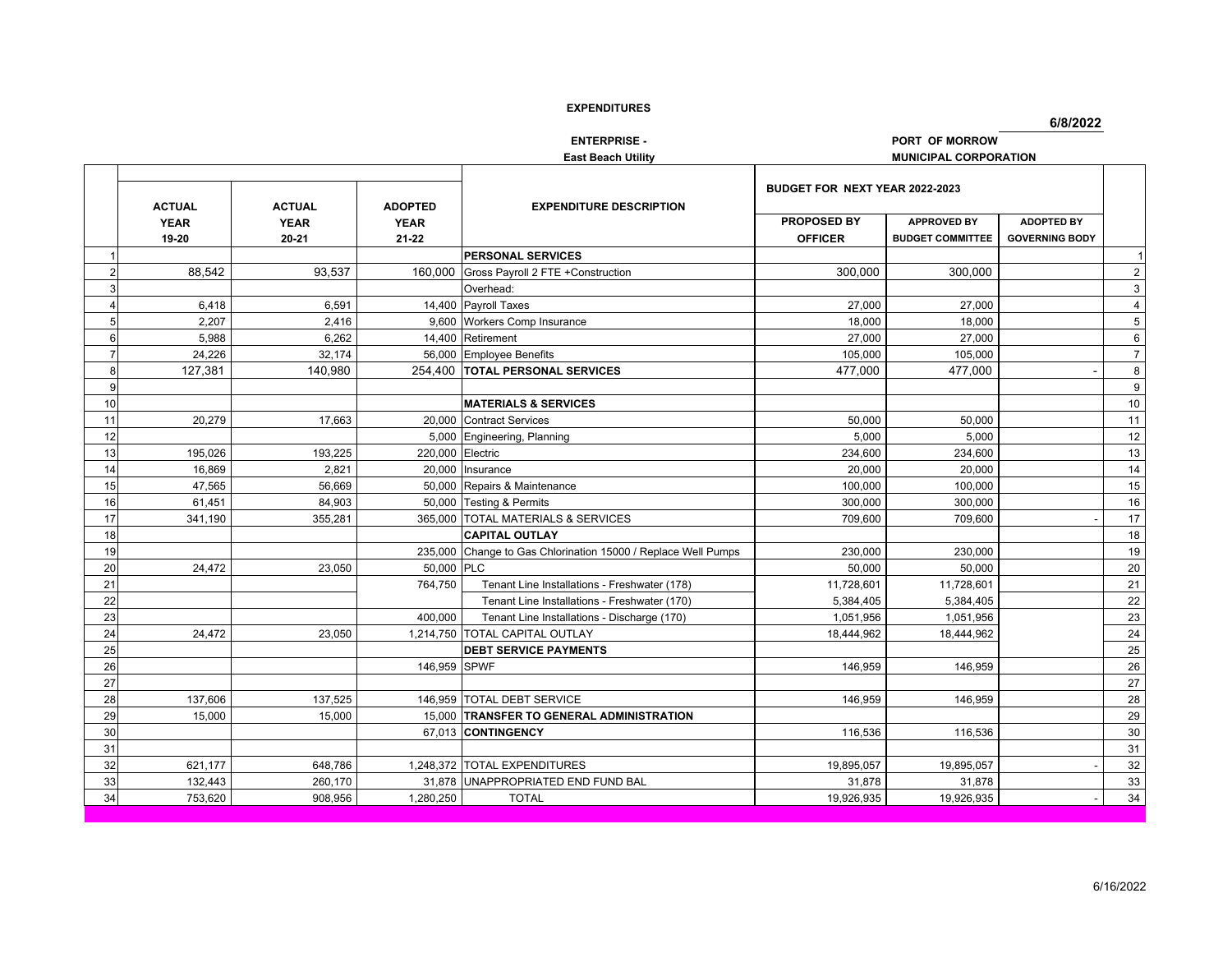**23,050 24,472 RESOURCES**

|  | 6/8/2022 |  |  |
|--|----------|--|--|

-

**SITE DEVELOPMENT & MAINTENANCE PORT OF MORROW**

- <u>- 1990 - 1990 - 1990 - 1990 - 1990 - 1990 - 1990 - 1990 - 1990 - 1990 - 1990 - 1990 - 1990 - 1990 - 1990 - 1990 - 1990 - 1990 - 1990 - 1990 - 1990 - 1990 - 1990 - 1990 - 1990 - 1990 - 1990 - 1990 - 1990 - 1990 - 1990 - </u>

|                |               |               |                | <b>FUND</b>                                                   |                                | MUNICIPAL CORPORATION   |                       |                       |
|----------------|---------------|---------------|----------------|---------------------------------------------------------------|--------------------------------|-------------------------|-----------------------|-----------------------|
|                | <b>ACTUAL</b> | <b>ACTUAL</b> | <b>ADOPTED</b> | <b>RESOURCES DESCRIPTION</b>                                  | BUDGET FOR NEXT YEAR 2022-2023 |                         |                       |                       |
|                | <b>YEAR</b>   | <b>YEAR</b>   | <b>YEAR</b>    |                                                               | PROPOSED BY                    | <b>APPROVED BY</b>      | <b>ADOPTED BY</b>     |                       |
|                | 19-20         | $20 - 21$     | $21 - 22$      |                                                               | <b>OFFICER</b>                 | <b>BUDGET COMMITTEE</b> | <b>GOVERNING BODY</b> |                       |
|                |               |               |                | Beginning Fund Balance:                                       |                                |                         |                       |                       |
| $\overline{2}$ |               | 1,648,604     | 9,000,000      | *Available Cash on Hand (Cash Basis) or                       | 13,832,400                     | 13,832,400              |                       | $\overline{2}$        |
| 3              |               |               |                | *Net Working Capital (Accrual Basis)                          |                                |                         |                       | 3                     |
| 4              | 420,858       | 656,025       |                | 60,000 Interest                                               | 60,000                         | 60,000                  |                       | $\boldsymbol{\Delta}$ |
| 5              |               |               |                | <b>OTHER RESOURCES</b>                                        |                                |                         |                       | 5                     |
| 6              | 1,195,150     | 1,384,726     | 1,806,351      | <b>Land Leases</b>                                            | 1,952,889                      | 1,952,889               |                       | 6                     |
| $\overline{7}$ | 320,897       | 283,695       | 350,000        | <b>Mining Royalties</b>                                       | 350,000                        | 350,000                 |                       | 7                     |
| 8              | 2,253,920     | 2,996,780     | 3,551,737      | <b>Building Leases</b>                                        | 4,108,135                      | 4,108,135               |                       | 8                     |
| 9              |               |               |                |                                                               |                                |                         |                       | g                     |
| 10             | 19,645        | 134,395       |                | 112,160 Miscellaneous & Reimbursements (Tenant pd Improvement | 112,160                        | 112,160                 |                       | 10                    |
| 11             | 3,397,643     | 635,756       |                | 9,000,000 Sale of Assets - unspecified                        | 5,800,000                      | 5,800,000               |                       | 11                    |
| 12             | 261,880       | 291,442       |                | 295,804 Farm #1 Income / Airport Farm                         | 291,854                        | 291,854                 |                       | 12                    |
| 13             | 233,787       | 226,091       |                | 260,000 Steam Revenues                                        | 340,000                        | 340,000                 |                       | 13                    |
| 14             |               | 139,398       |                | 100,000 Golf Course (Including expected Donation - \$50,000)  | 250,000                        | 250,000                 |                       | 14                    |
| 15             | 61,818        | 13,738        |                | 8,000 Patronage                                               | 8,000                          | 8.000                   |                       | 15                    |
| 16             | 225,078       | 222,203       |                | 221.482 T-3 Lease Income                                      | 201,462                        | 201.462                 |                       | 16                    |
| 17             | 99,424        | 116,930       |                | 150,000 Rail Tariff                                           | 200,000                        | 200,000                 |                       | 17                    |
| 18             |               | 267,798       |                | 1,600,000 Marad grant - T1                                    | 1,600,000                      | 1,600,000               |                       | 18                    |
| 19             |               |               |                |                                                               |                                |                         |                       | 19                    |
| 20             | 481.534       | 646.173       |                | 602.585 CDA Grant + Partner Contributions + Cares Grant       | 700.225                        | 700.225                 |                       | 20                    |
| 21             |               |               |                |                                                               |                                |                         |                       | 21                    |
| 22             |               |               |                | 6,000,000 Financing Buildings / Grant SAGE Convention         | 6,000,000                      | 6,000,000               |                       | 23                    |
| 23             |               |               |                |                                                               |                                |                         |                       | 24                    |
| 24             | 834.770       | 1.665.230     |                | Early Learning Center Grant                                   |                                |                         |                       | 25                    |
| 25             |               |               |                | Airport Road Improvements                                     | 7,936,340                      | 7,936,340               |                       | 26                    |
| 26             | 1,004,444     | 4,763,036     |                | Connect Grant - Rail                                          |                                |                         |                       | 26                    |
| 27             |               |               | 10,000,000     | BUILD GRANT - 19,414,875 - CY ?? 10,000,000                   | 10,000,000                     | 10,000,000              |                       | 27                    |
| 28             | 25,815        |               |                |                                                               |                                |                         |                       | 28                    |
| 29             |               | 146,173       |                | Lewis & Clark Extension / Gar Swanson                         |                                |                         |                       | 29                    |
| 30             |               |               |                | Park Project - Grant pass-thru and participation              |                                |                         |                       | 30                    |
| 31             | 10,836,663    | 16,238,193    |                | 43,118,119 Total Resources, Except Taxes to be Levied         | 53,743,465                     | 53,743,465              |                       | 31                    |
| 32             |               |               |                | Taxes Necessary to Balance Budget                             |                                |                         |                       | 32                    |
| 33             | 111111111111  | 1111111111111 | 111111111111   | Taxes Collected in Year Levied                                | 1111111111111                  |                         | 1111111111111         | 33                    |
| 34             | 10,836,663    | 16,238,193    |                | 43,118,119 TOTAL RESOURCES                                    | 53,743,465                     | 53,743,465              |                       | 34                    |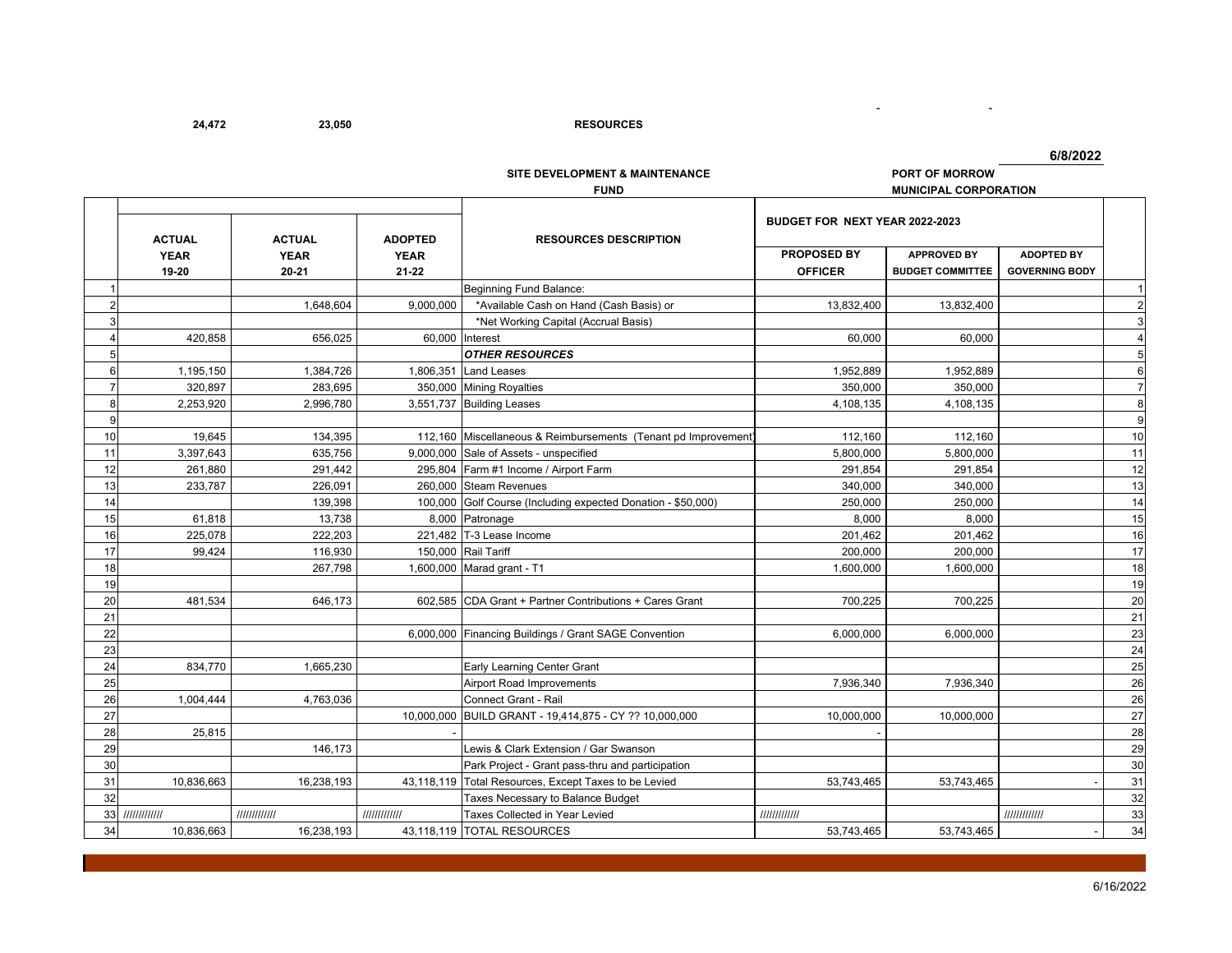**FUND**

**6/8/2022**

**SITE DEVELOPMENT & MAINTENANCE PORT OF MORROW**

**MUNICIPAL CORPORATION**

|                |               |               |                  |                                                             | BUDGET FOR NEXT YEAR 2022-2023 |                         |                       |                         |
|----------------|---------------|---------------|------------------|-------------------------------------------------------------|--------------------------------|-------------------------|-----------------------|-------------------------|
|                | <b>ACTUAL</b> | <b>ACTUAL</b> | <b>ADOPTED</b>   | <b>EXPENDITURE DESCRIPTION</b>                              |                                |                         |                       |                         |
|                | <b>YEAR</b>   | <b>YEAR</b>   | <b>YEAR</b>      |                                                             | <b>PROPOSED BY</b>             | <b>APPROVED BY</b>      | <b>ADOPTED BY</b>     |                         |
|                | 19-20         | 20-21         | $21 - 22$        |                                                             | <b>OFFICER</b>                 | <b>BUDGET COMMITTEE</b> | <b>GOVERNING BODY</b> |                         |
|                |               |               |                  | PERSONAL SERVICES                                           |                                |                         |                       | $\mathbf{1}$            |
|                | 1,655,379     | 2,278,398     | 3.100.000        | Gross Payroll 33 FTE                                        | 3,100,000                      | 3,100,000               |                       | $\overline{2}$          |
|                |               |               |                  | Overhead:                                                   |                                |                         |                       | 3                       |
|                | 119,864       | 123,100       |                  | 279,000 Payroll Taxes                                       | 279,000                        | 279,000                 |                       | $\overline{\mathbf{4}}$ |
| 5              | 41,223        | 45,124        |                  | 186,000 Workers Comp Insurance -                            | 186,000                        | 186,000                 |                       | 5                       |
| 6              | 111,841       | 116.967       | 279.000          | Retirement -                                                | 279.000                        | 279,000                 |                       | 6                       |
| $\overline{7}$ | 455,804       | 870,429       | 1,111,865        | <b>Employee Benefits</b>                                    | 1,111,865                      | 1,111,865               |                       | $\overline{7}$          |
| 8              |               |               |                  |                                                             |                                |                         |                       | 8                       |
| 9              | 2,384,111     | 3,434,018     | 4,955,865        | <b>TOTAL PERSONAL SERVICES</b>                              | 4,955,865                      | 4,955,865               |                       | 9                       |
| 10             |               |               |                  | <b>MATERIALS &amp; SERVICES</b>                             |                                |                         |                       | 10                      |
| 11             |               |               | 160,000          | Site dev projects/Plan & Engineer/Cultural Review           | 160,000                        | 160,000                 |                       | 11                      |
| 12             | 62,284        | 62,448        |                  | 150,000 Land Leases/property taxes                          | 150,000                        | 150,000                 |                       | 12                      |
| 13             | 78,477        | 94.370        | 120.000          | Insurance                                                   | 120.000                        | 120,000                 |                       | 13                      |
| 14             | 119,392       | 129,720       | 180,000          | <b>Utilities</b>                                            | 200,000                        | 200,000                 |                       | 14                      |
| 15             | 559,589       | 532,508       |                  | 600,000 Repairs & Maint                                     | 650,000                        | 650,000                 |                       | 15                      |
| 16             | 21,509        | 60,943        |                  | 20,000 Ads & Publication                                    | 20,000                         | 20,000                  |                       | 16                      |
| 17             | 21,745        | 70,074        | 20.000           | <b>Testing &amp; Permits</b>                                | 30,000                         | 30,000                  |                       | 17                      |
| 18             |               |               | 40,000           | Miscellaneous                                               | 40,000                         | 40,000                  |                       | 18                      |
| 19             |               |               | 100,000 Supplies |                                                             | 120,000                        | 120,000                 |                       | 19                      |
| 20             | 284,735       | 296.034       | 200.000          | Contract Services (Legal)                                   | 250.000                        | 250,000                 |                       | 20                      |
| 21             | 6,031         | 4,049         |                  | 50,000 Community Projects                                   | 50,000                         | 50,000                  |                       | 21                      |
| 22             | 94,791        | 221,385       |                  | 602,585 CDA Grant Expenditures                              | 700,225                        | 700,225                 |                       | 22                      |
| 23             | 1,248,553     | 1,471,531     |                  | 2,242,585 TOTAL MATERIALS & SERVICES                        | 2,490,225                      | 2,490,225               |                       | 23                      |
| 24             |               |               |                  | <b>CAPITAL OUTLAY</b>                                       |                                |                         |                       | 24                      |
| 25             | 501.757       | 160.892       | 2.200.000        | Land Purchases (Depot \$1M + \$1.2 M other)                 | 2,200,000                      | 2,200,000               |                       | 25                      |
| 26             |               |               |                  | Golf Course Simulator and Building                          | 125,000                        | 125,000                 |                       | 26                      |
| 27             |               |               | 6,000,000        | Boardman Foods / Airport Road Improvements                  | 7,936,340                      | 7,936,340               |                       | 27                      |
| 28             | 606,908       | 1,870,455     |                  | Early Learning Center / Paint Transloads 1 & 2              | 100,000                        | 100,000                 |                       | 28                      |
| 29             |               |               | 1,600,000        | MARAD T1 & T3 dredging / turncell                           | 1,600,000                      | 1,600,000               |                       | 29                      |
| 30             |               | 1,566,712     |                  | 2,304,745 RSIS 500,000 / Flex Space Building & Improvements |                                |                         |                       | 30                      |
| 31             | 1,030,005     | 5,515,628     |                  | Connect Rail Project / Airport                              |                                |                         |                       | 31                      |
| 32             |               |               | 8.500.000        | <b>BUILD Rail Design / Construct</b>                        | 10,000,000                     | 10,000,000              |                       | 32                      |
| 33             |               | 106,873       | 20.000           | <b>Engineering Rover</b>                                    | 20.000                         | 20.000                  |                       | 33                      |
| 34             |               |               | 6,000,000        | Lewis & Clark Road Ext // SAGE Convention                   | 8,000,000                      | 8,000,000               |                       | 34                      |
| 35             | 63,154        | 57,003        |                  | 225,000 Park Project / Barenbrug glass/roof 225,000         | 225,000                        | 225,000                 |                       | 35                      |
| 36             |               | 34,616        | 500,000          | Heppner Building Siding & Commercial Kitchen                |                                |                         |                       | 36                      |
| 37             | 2,227,639     | 9,312,179     | 27,349,745       | <b>TOTAL CAPITAL OUTLAY</b>                                 | 30,206,340                     | 30,206,340              |                       | 37                      |
| 38             | 5,860,303     | 14,217,728    | 34,548,195       | SUBTOTAL PAGE 1                                             | 37,652,430                     | 37,652,430              |                       | 38                      |
|                |               |               |                  |                                                             |                                |                         |                       |                         |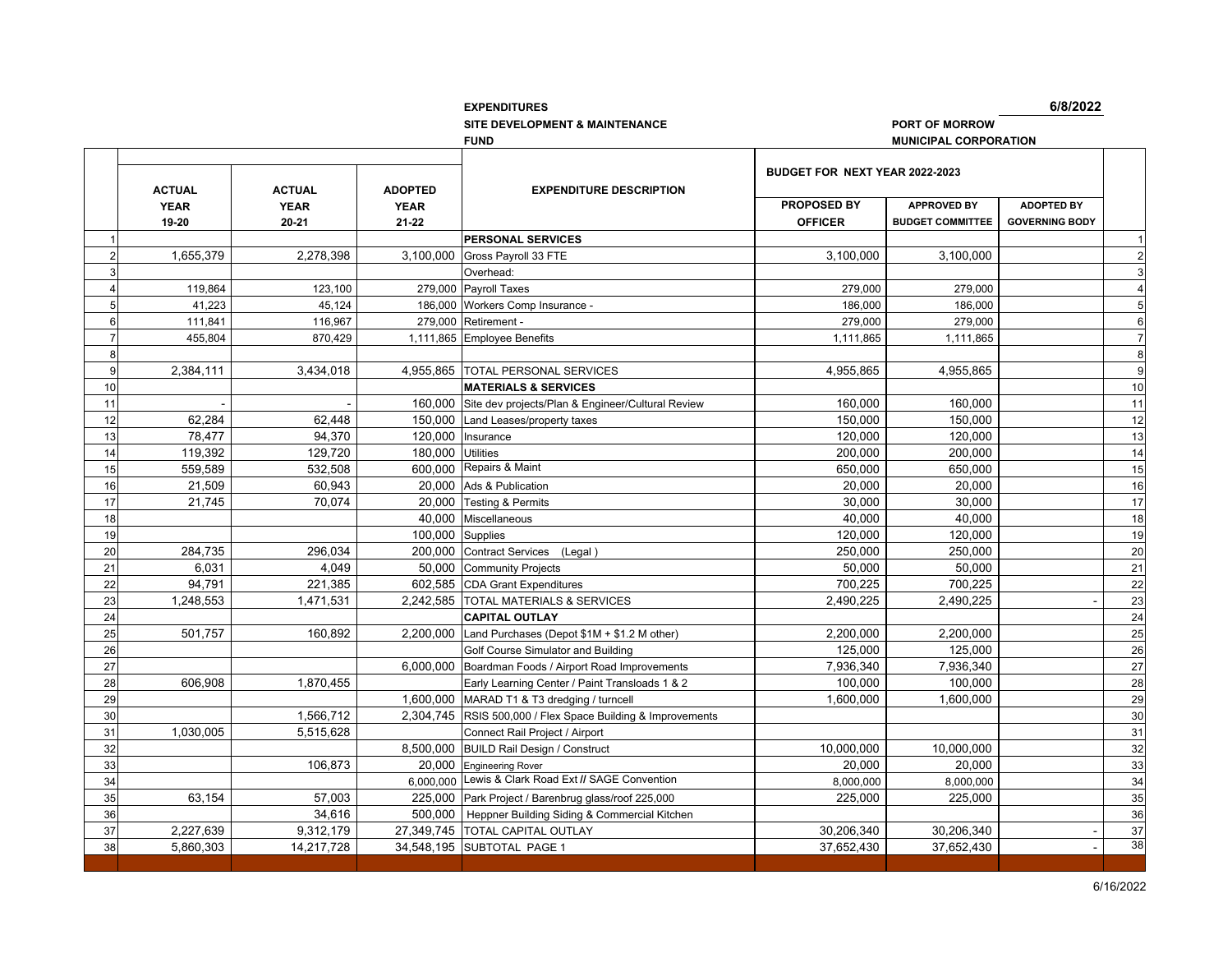**6/8/2022**

**SITE DEVELOPMENT & MAINTENANCE** 

PORT OF MORROW **FUND MUNICIPAL CORPORATION**

|          | <b>ACTUAL</b> | <b>ACTUAL</b> | <b>ADOPTED</b>   | <b>EXPENDITURE DESCRIPTION</b>       | BUDGET FOR NEXT YEAR 2022-2023 |                            |                            |                |
|----------|---------------|---------------|------------------|--------------------------------------|--------------------------------|----------------------------|----------------------------|----------------|
|          | <b>YEAR</b>   | <b>YEAR</b>   | <b>YEAR</b>      |                                      | PROPOSED BY                    | <b>APPROVED BY</b>         | <b>ADOPTED BY</b>          |                |
|          | 19-20         | 20-21         | 21-22            |                                      | <b>OFFICER</b>                 | <b>BUDGET COMMITTEE</b>    | <b>GOVERNING BODY</b>      |                |
|          |               |               |                  | <b>DEBT SERVICE</b>                  |                                |                            |                            | -1             |
|          |               |               |                  |                                      |                                |                            |                            | $\overline{2}$ |
|          |               |               |                  |                                      |                                |                            |                            | 3              |
|          |               |               |                  |                                      |                                |                            |                            | $\overline{4}$ |
|          |               |               |                  |                                      |                                |                            |                            | 5              |
| 6        |               |               |                  |                                      |                                |                            |                            | 6              |
|          |               |               |                  |                                      |                                |                            |                            | $\overline{7}$ |
| 8        |               |               |                  |                                      |                                |                            |                            | 8              |
| 9        |               |               |                  |                                      |                                |                            |                            | g              |
| 10       |               |               |                  |                                      |                                |                            |                            | 10             |
| 11       |               |               |                  |                                      |                                |                            |                            | 11             |
| 12       |               |               |                  |                                      |                                |                            |                            | 12             |
| 13       |               |               |                  |                                      |                                |                            |                            | 13             |
| 14       |               |               |                  |                                      | See Attached Detailed List     | See Attached Detailed List | See Attached Detailed List | 14             |
| 15       |               |               |                  |                                      |                                |                            |                            | 15             |
| 16       |               |               |                  |                                      |                                |                            |                            | 16             |
| 17       |               |               |                  |                                      |                                |                            |                            | 17             |
| 18       |               |               |                  |                                      |                                |                            |                            | 18             |
| 19       |               |               |                  |                                      |                                |                            |                            | 19             |
| 20       |               |               |                  |                                      |                                |                            |                            | 20             |
| 21       |               |               |                  |                                      |                                |                            |                            | 21             |
| 22       | 3,262,756     | 3,343,018     |                  | 3,367,943 TOTAL DEBT SERVICE         | 1,814,575                      | 1,814,575                  |                            | 22             |
| 23       |               |               |                  |                                      |                                |                            |                            | 23             |
| 24       |               |               |                  |                                      |                                |                            |                            | 24             |
| 25       |               |               |                  |                                      |                                |                            |                            | 25             |
| 26       |               |               |                  |                                      |                                |                            |                            | 26             |
| 27       |               |               |                  |                                      |                                |                            |                            | 27             |
| 28       | 65,000        | 65,000        |                  | 65,000 TRANSFER TO GENERAL FUND      |                                |                            |                            | 28             |
| 29       |               |               |                  | 900,000 TRANSFER TO SAGE             | 700,000                        | 700,000                    |                            | 29             |
| 30       |               |               |                  | 1,600,000 TRANSFER TO Warehouse      | 1,000,000                      | 1,000,000                  |                            | 30             |
| 31       |               |               |                  | 1,500,000 TRANSFER TO FW / DISCHARGE | 10,000,000                     | 10,000,000                 |                            | 31             |
| 32       |               |               | 1,126,981        | <b>OPERATING CONTINGENCY</b>         | 2,566,460                      | 2,566,460                  |                            | 32             |
| 33       | 5,860,303     | 14,217,728    |                  | 34,548,195 Subtotal from page 1      | 37,652,430                     | 37,652,430                 |                            | 33             |
| 34       | 9,188,059     | 17,625,746    | 43,108,119       | <b>TOTAL EXPENDITURES</b>            | 53,733,465                     | 53,733,465                 |                            | 34             |
| 35<br>36 | 1,648,604     | 17,625,746    |                  | 10,000 UNAPPROPRIATED END FUND BAL   | 10,000                         | 10,000                     |                            | 35             |
|          | 10,836,663    |               | 43,118,119 TOTAL |                                      | 53,743,465                     | 53,743,465                 |                            | 36             |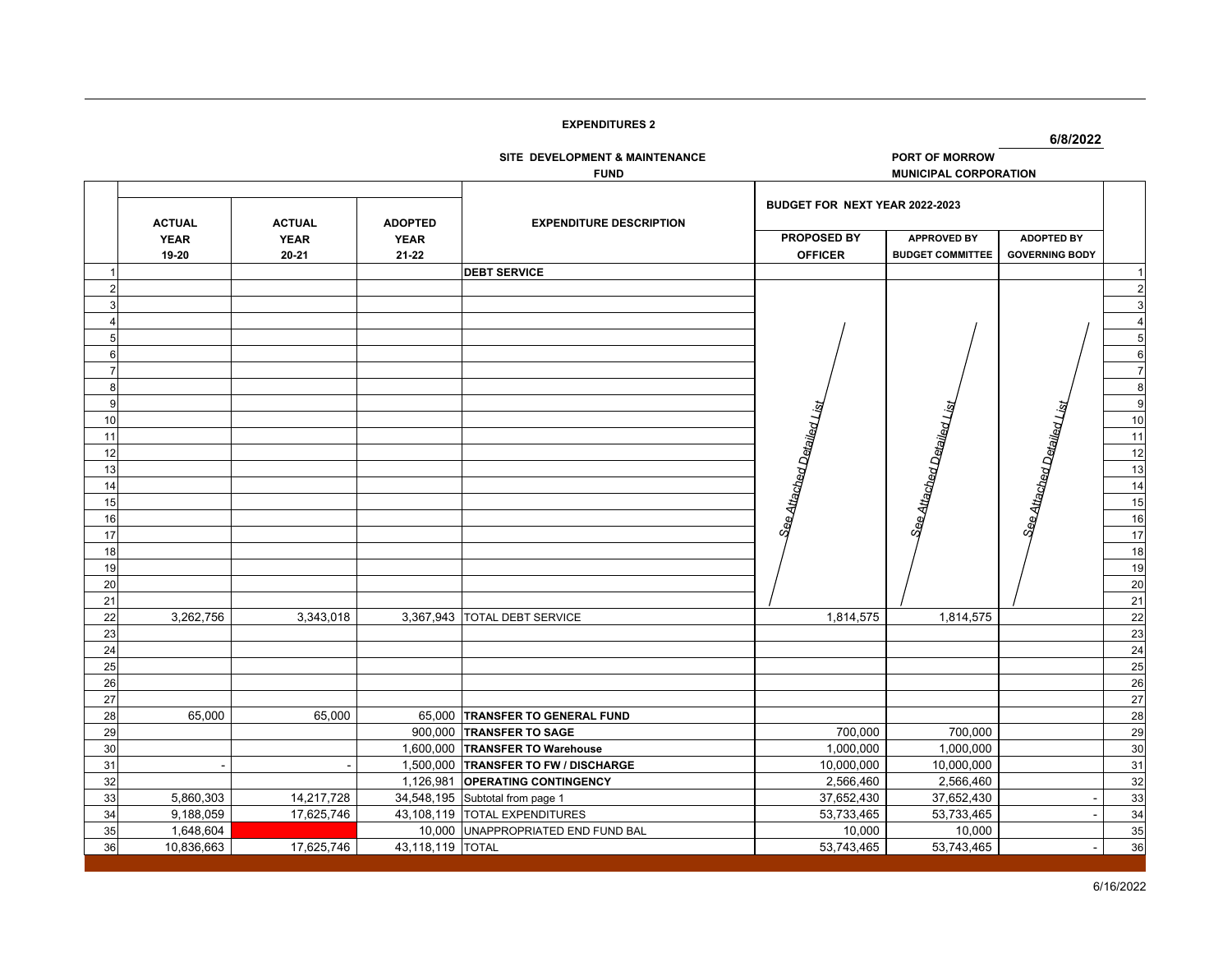(1,387,553) - **RESOURCES**

**6/8/2022**

# $$

| <b>ENTERPRISE -</b> | <b>PORT OF MORROW</b> |
|---------------------|-----------------------|
| Motor Pool          | MUNICIPAL CORPORATION |

- <u>- 1990 - 1990 - 1990 - 1990 - 1990 - 1990 - 1990 - 1990 - 1990 - 1990 - 1990 - 1990 - 1990 - 1990 - 1990 - 1990 - 1990 - 1990 - 1990 - 1990 - 1990 - 1990 - 1990 - 1990 - 1990 - 1990 - 1990 - 1990 - 1990 - 1990 - 1990 - </u>

-

|                |                                       |                                       |                                            |                                                      | BUDGET FOR NEXT YEAR 2022-2023       |                                               |                                            |                 |
|----------------|---------------------------------------|---------------------------------------|--------------------------------------------|------------------------------------------------------|--------------------------------------|-----------------------------------------------|--------------------------------------------|-----------------|
|                | <b>ACTUAL</b><br><b>YEAR</b><br>19-20 | <b>ACTUAL</b><br><b>YEAR</b><br>20-21 | <b>ADOPTED</b><br><b>YEAR</b><br>$21 - 22$ | <b>RESOURCES DESCRIPTION</b>                         | <b>PROPOSED BY</b><br><b>OFFICER</b> | <b>APPROVED BY</b><br><b>BUDGET COMMITTEE</b> | <b>ADOPTED BY</b><br><b>GOVERNING BODY</b> |                 |
|                |                                       |                                       |                                            | Beginning Fund Balance:                              |                                      |                                               |                                            | $\overline{1}$  |
| 2              |                                       | 146,206                               |                                            | *Available Cash on Hand (Cash Basis) or              |                                      |                                               |                                            | $\overline{c}$  |
| 3              |                                       |                                       |                                            | *Net Working Capital (Accrual Basis)                 |                                      |                                               |                                            | $\mathbf{3}$    |
|                |                                       |                                       |                                            | Prev. Levied Taxes Est. to be Received               |                                      |                                               |                                            | $\overline{4}$  |
| 5              |                                       |                                       |                                            | Interest & Finance Charges                           |                                      |                                               |                                            | 5               |
| 6              |                                       |                                       |                                            | <b>OTHER RESOURCES</b>                               |                                      |                                               |                                            | 6               |
| $\overline{7}$ | 1,607,633                             | 1,345,926                             |                                            | 2,000,000 Equipment Rental - Intercompany            | 2,500,000                            | 2,500,000                                     |                                            | $\overline{7}$  |
| 8              |                                       |                                       | 10,000                                     | Equipment Rental - Other                             | 10,000                               | 10,000                                        |                                            | 8               |
| 9              |                                       |                                       |                                            | Insurance Settlement                                 |                                      |                                               |                                            | 9               |
| 10             |                                       |                                       |                                            |                                                      |                                      |                                               |                                            | 10              |
| 11             |                                       |                                       |                                            |                                                      |                                      |                                               |                                            | 11              |
| 12             |                                       |                                       |                                            |                                                      |                                      |                                               |                                            | 12              |
| 13             |                                       |                                       |                                            |                                                      |                                      |                                               |                                            | 13              |
| 14             |                                       |                                       |                                            |                                                      |                                      |                                               |                                            | 14              |
| 15             |                                       | 43,880                                |                                            | 75,000 Sale Of Assets (699 Dozer / Gantry Crane)     | 75,000                               | 75,000                                        |                                            | 15              |
| 16             |                                       |                                       |                                            | 1,000 Miscellaneous & Reimburs. Services             | 1,000                                | 1,000                                         |                                            | 16              |
| 17             | 37                                    | 6,864                                 |                                            | Grant portion - Federal Surplus Property             |                                      |                                               |                                            | $\overline{17}$ |
| 18             |                                       |                                       |                                            |                                                      |                                      |                                               |                                            | 18              |
| 19             |                                       |                                       |                                            |                                                      |                                      |                                               |                                            | 19              |
| 20             |                                       |                                       |                                            |                                                      |                                      |                                               |                                            | 20              |
| 21             |                                       |                                       |                                            |                                                      |                                      |                                               |                                            | 21              |
| 22             |                                       |                                       |                                            |                                                      |                                      |                                               |                                            | 22              |
| 23             |                                       |                                       |                                            |                                                      |                                      |                                               |                                            | 23              |
| 24             |                                       |                                       |                                            |                                                      |                                      |                                               |                                            | $\overline{24}$ |
| 25             |                                       |                                       |                                            |                                                      |                                      |                                               |                                            | 25              |
| 26             |                                       |                                       |                                            |                                                      |                                      |                                               |                                            | 26              |
| 27             |                                       |                                       |                                            |                                                      |                                      |                                               |                                            | $\overline{27}$ |
| 28             |                                       |                                       |                                            |                                                      |                                      |                                               |                                            | 28              |
| 29             |                                       |                                       |                                            |                                                      |                                      |                                               |                                            | 29              |
| 30             | 1,607,670                             | 1,542,876                             |                                            | 2,086,000 Total Resources, Except Taxes to be Levied | 2,586,000                            | 2,586,000                                     |                                            | 30              |
| 31             |                                       |                                       |                                            | Taxes Necessary to Balance Budget                    |                                      |                                               |                                            | 31              |
|                | 32 ////////////                       | 111111111111                          | 111111111111                               | Taxes Collected in Year Levied                       | 111111111111                         |                                               | 111111111111                               | 32              |
| 33             | 1,607,670                             | 1,542,876                             |                                            | 2,086,000 TOTAL RESOURCES                            | 2,586,000                            | 2,586,000                                     |                                            | 33              |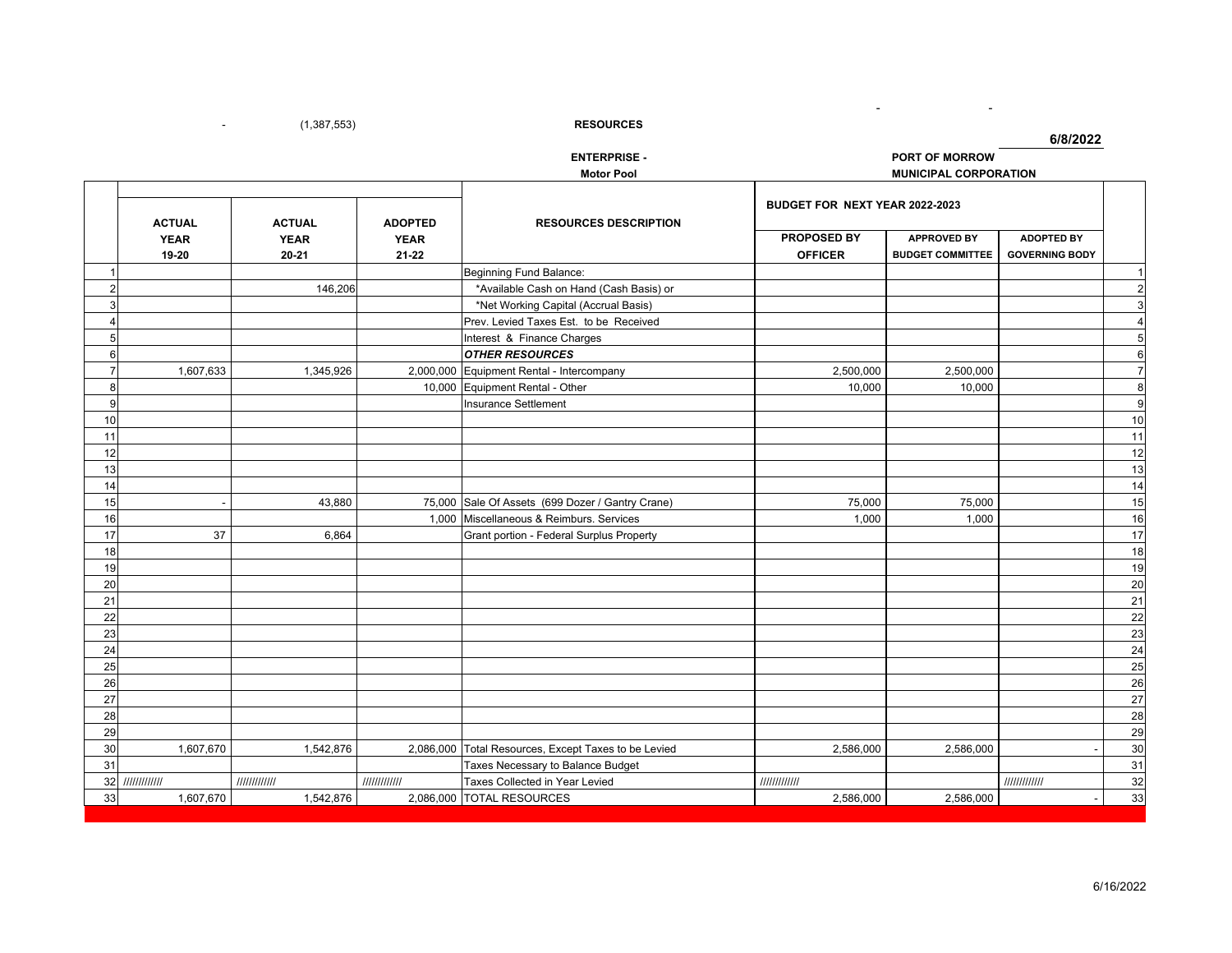**6/8/2022**

**ENTERPRISE -**<br> **PORT OF MORROW** 

**Motor Pool MUNICIPAL CORPORATION**

**-** Control of the Sea

|    |               |               |                 |                                     | BUDGET FOR NEXT YEAR 2022-2023 |                         |                             |                |
|----|---------------|---------------|-----------------|-------------------------------------|--------------------------------|-------------------------|-----------------------------|----------------|
|    | <b>ACTUAL</b> | <b>ACTUAL</b> | <b>ADOPTED</b>  | <b>EXPENDITURE DESCRIPTION</b>      |                                |                         |                             |                |
|    | <b>YEAR</b>   | <b>YEAR</b>   | <b>YEAR</b>     |                                     | <b>PROPOSED BY</b>             | <b>APPROVED BY</b>      | <b>ADOPTED BY</b>           |                |
|    | 19-20         | $20 - 21$     | $21 - 22$       |                                     | <b>OFFICER</b>                 | <b>BUDGET COMMITTEE</b> | <b>GOVERNING BODY</b>       |                |
|    |               |               |                 | <b>PERSONAL SERVICES</b>            |                                |                         |                             | $\vert$ 1      |
|    | 239,524       | 208,484       |                 | 366,300 Gross Payroll (4 employees) | 366,300                        | 366,300                 |                             | $\overline{2}$ |
|    | 17,321        | 17,788        |                 | 32,967 Payroll Taxes -              | 32,967                         | 32,967                  |                             | $\mathbf{3}$   |
|    | 5,957         | 6,520         |                 | 21,978 Workers Comp Insurance -     | 21,978                         | 21,978                  |                             | $\overline{4}$ |
| 5  | 16,161        | 16,902        |                 | 32,967 Retirement -                 | 32,967                         | 32,967                  |                             | $\overline{5}$ |
| 6  | 65,763        | 64,534        |                 | 128,205 Employee Benefits           | 128,205                        | 128,205                 |                             | 6              |
| 7  | 344,726       | 314.228       |                 | 582.417 TOTAL PERSONAL SERVICES     | 582,417                        | 582,417                 |                             | $\overline{7}$ |
| 8  |               |               |                 |                                     |                                |                         |                             | 8              |
| 9  |               |               |                 | <b>MATERIALS &amp; SERVICES</b>     |                                |                         |                             | 9              |
| 10 | 28.114        | 56.429        |                 | 36,000 Insurance                    | 60.000                         | 60.000                  |                             | 10             |
| 11 | 305,129       | 317,700       | 350,000 Repairs |                                     | 300,000                        | 300,000                 |                             | $11$           |
| 12 | 172,896       | 170,816       |                 | 300,000 Fuel & Oil                  | 350,000                        | 350,000                 |                             | $12$           |
| 13 | 4.174         |               |                 | <b>Supplies</b>                     |                                |                         |                             | $13$           |
| 14 | 510,313       | 544,945       |                 | 686,000 TOTAL MATERIALS & SERVICES  | 710,000                        | 710,000                 |                             | $14$           |
| 15 |               |               |                 |                                     |                                |                         |                             | 15             |
| 16 |               |               |                 | <b>CAPITAL OUTLAY</b>               |                                |                         |                             | 16             |
| 17 |               |               |                 | 80,000 Used zoomboom forklift       |                                |                         |                             | 17             |
| 18 |               |               |                 | 350,000 Used 6T Dozer               |                                |                         |                             | 18             |
| 19 | 12,415        | 281,513       |                 | 120,000 Vehicles                    |                                |                         |                             | 19             |
| 20 | 594,010       | 178,712       | 100,000 Other   |                                     | 1,270,000                      | 1,270,000               |                             | $20\,$         |
| 21 |               |               |                 |                                     |                                |                         |                             | 21             |
| 22 |               |               |                 |                                     |                                |                         |                             | 22             |
| 23 |               |               |                 | <b>DEBT SERVICE PAYMENTS</b>        |                                |                         |                             | 23             |
| 24 |               |               |                 |                                     | See Middleburgs Designation    |                         | See Middleback Devel Just 1 | 24             |
| 25 |               |               |                 |                                     |                                |                         |                             | 25             |
| 26 |               |               |                 |                                     |                                |                         |                             | 26             |
| 27 |               |               |                 |                                     |                                |                         |                             | $27\,$         |
| 28 |               |               |                 | - TOTAL DEBT SERVICE                |                                |                         |                             | 28             |
| 29 |               |               |                 |                                     |                                |                         |                             | 29             |
| 30 |               |               |                 | 167.583 CONTINGENCY                 | 23,583                         | 23,583                  |                             | 30             |
| 31 |               |               |                 |                                     |                                |                         |                             | 31             |
| 32 | 1,461,464     | 1,319,398     |                 | 2,086,000 TOTAL EXPENDITURES        | 2,586,000                      | 2,586,000               |                             | $32\,$         |
| 33 | 146,206       | 223,478       |                 | UNAPPROPRIATED END FUND BAL         |                                |                         |                             | 33             |
| 34 | 1,607,670     | 1,542,876     | 2,086,000       | <b>TOTAL</b>                        | 2,586,000                      | 2,586,000               |                             | 34             |

- -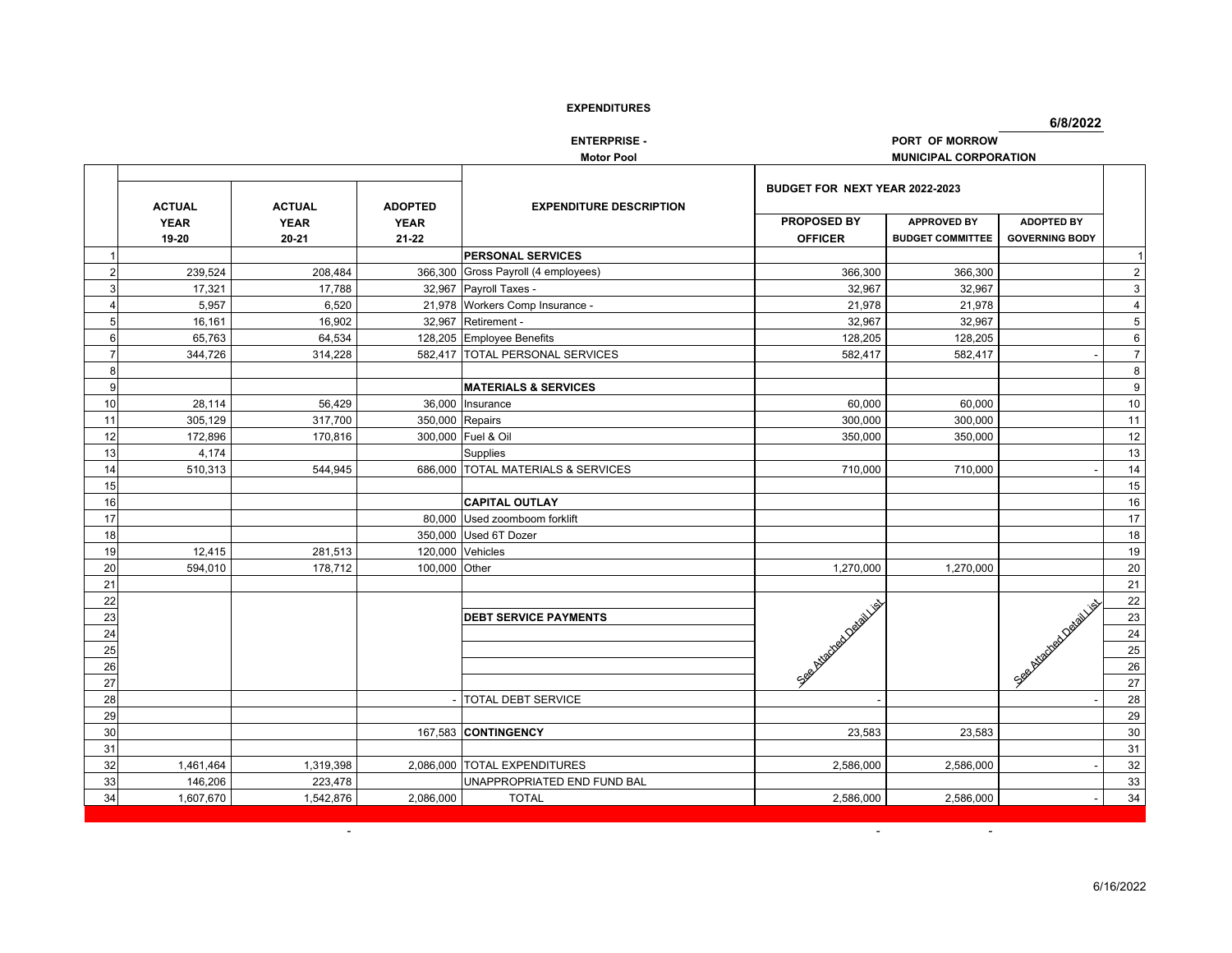$\overline{\phantom{a}}$ 

**6/8/2022**

**ENTERPRISE - PORT OF MORROW**

**SAGE CENTER MUNICIPAL CORPORATION**

|                |                                       |                                           |                                            |                                             | BUDGET FOR NEXT YEAR 2022-2023 |                                               |                                            |                |
|----------------|---------------------------------------|-------------------------------------------|--------------------------------------------|---------------------------------------------|--------------------------------|-----------------------------------------------|--------------------------------------------|----------------|
|                | <b>ACTUAL</b><br><b>YEAR</b><br>19-20 | <b>ACTUAL</b><br><b>YEAR</b><br>$20 - 21$ | <b>ADOPTED</b><br><b>YEAR</b><br>$21 - 22$ | <b>RESOURCES DESCRIPTION</b>                | PROPOSED BY<br><b>OFFICER</b>  | <b>APPROVED BY</b><br><b>BUDGET COMMITTEE</b> | <b>ADOPTED BY</b><br><b>GOVERNING BODY</b> |                |
|                |                                       |                                           |                                            | Beginning Fund Balance:                     |                                |                                               |                                            | $\mathbf{1}$   |
| $\overline{2}$ |                                       |                                           |                                            | *Available Cash on Hand (Cash Basis) or     | 100,000                        | 100,000                                       |                                            | $\overline{c}$ |
| 3              |                                       |                                           |                                            | *Net Working Capital (Accrual Basis)        |                                |                                               |                                            | $\mathbf{3}$   |
|                |                                       |                                           |                                            | Prev. Levied Taxes Est. to be Received      |                                |                                               |                                            | $\overline{4}$ |
| 5              | 37,485                                | $\Omega$                                  |                                            | Interest & Finance Charges                  |                                |                                               |                                            | $\overline{5}$ |
| 6              |                                       |                                           |                                            |                                             |                                |                                               |                                            | 6              |
| $\overline{7}$ |                                       |                                           |                                            | <b>OTHER RESOURCES</b>                      |                                |                                               |                                            | $\overline{7}$ |
| 8              | 81,350                                | 7,867                                     | 100,000                                    | Admission / Store / Ice Cream               | 100,000                        | 100,000                                       |                                            | 8              |
| q              |                                       |                                           | 12.000 Events                              |                                             | 12,000                         | 12.000                                        |                                            | 9              |
| 10             |                                       | 29,000                                    |                                            | 70,000 Sponsorships (Donations)             | 70,000                         | 70,000                                        |                                            | 10             |
| 11             |                                       |                                           |                                            | 13,000 Travel Oregon                        | 13,000                         | 13,000                                        |                                            | 11             |
| 12             |                                       |                                           |                                            | 125,000 Other Display Reimbursement         | 400,000                        | 400,000                                       |                                            | 12             |
| 13             |                                       |                                           |                                            | 114,285 AWS Display Reimbursement           | 50,000                         | 50,000                                        |                                            | 13             |
| 14             | 12,182                                |                                           |                                            | Patronage Dividend                          |                                |                                               |                                            | 14             |
| 15             |                                       |                                           |                                            | 1,000 Miscellaneous & Reimbursable Services | 1,000                          | 1,000                                         |                                            | 15             |
| 16             |                                       |                                           |                                            |                                             |                                |                                               |                                            | 16             |
| 17             | 674,680                               |                                           |                                            | NMTC - Enhanced Capital                     |                                |                                               |                                            | 17             |
| 18             |                                       |                                           |                                            |                                             |                                |                                               |                                            | 18             |
| 19             |                                       |                                           |                                            |                                             |                                |                                               |                                            | 19             |
| 20             |                                       |                                           |                                            |                                             |                                |                                               |                                            | 20             |
| 21             |                                       |                                           |                                            | 900,000 Transfer from SITE                  | 700,000                        | 700,000                                       |                                            | 21             |
| 22             |                                       |                                           |                                            |                                             |                                |                                               |                                            | 22             |
| 23             |                                       |                                           |                                            |                                             |                                |                                               |                                            | 23             |
| 24             |                                       |                                           |                                            |                                             |                                |                                               |                                            | 24             |
| 25             |                                       |                                           |                                            |                                             |                                |                                               |                                            | 25             |
| 26             |                                       |                                           |                                            |                                             |                                |                                               |                                            | 26             |
| 27             |                                       |                                           |                                            |                                             |                                |                                               |                                            | 27             |
| 28             |                                       |                                           |                                            |                                             |                                |                                               |                                            | 28             |
| 29             |                                       |                                           |                                            |                                             |                                |                                               |                                            | 29             |
| 30             | 805,697                               | 36,867                                    | 1,335,285                                  | Total Resources, Except Taxes to be Levied  | 1,446,000                      | 1,446,000                                     |                                            | 30             |
| 31             |                                       |                                           |                                            | Taxes Necessary to Balance Budget           |                                |                                               |                                            | 31             |
| 32             | 111111111111                          | 111111111111                              | 111111111111                               | Taxes Collected in Year Levied              | 111111111111                   |                                               | 111111111111                               | 32             |
| 33             | 805,697                               | 36,867                                    |                                            | 1,335,285 TOTAL RESOURCES                   | 1,446,000                      | 1,446,000                                     |                                            | 33             |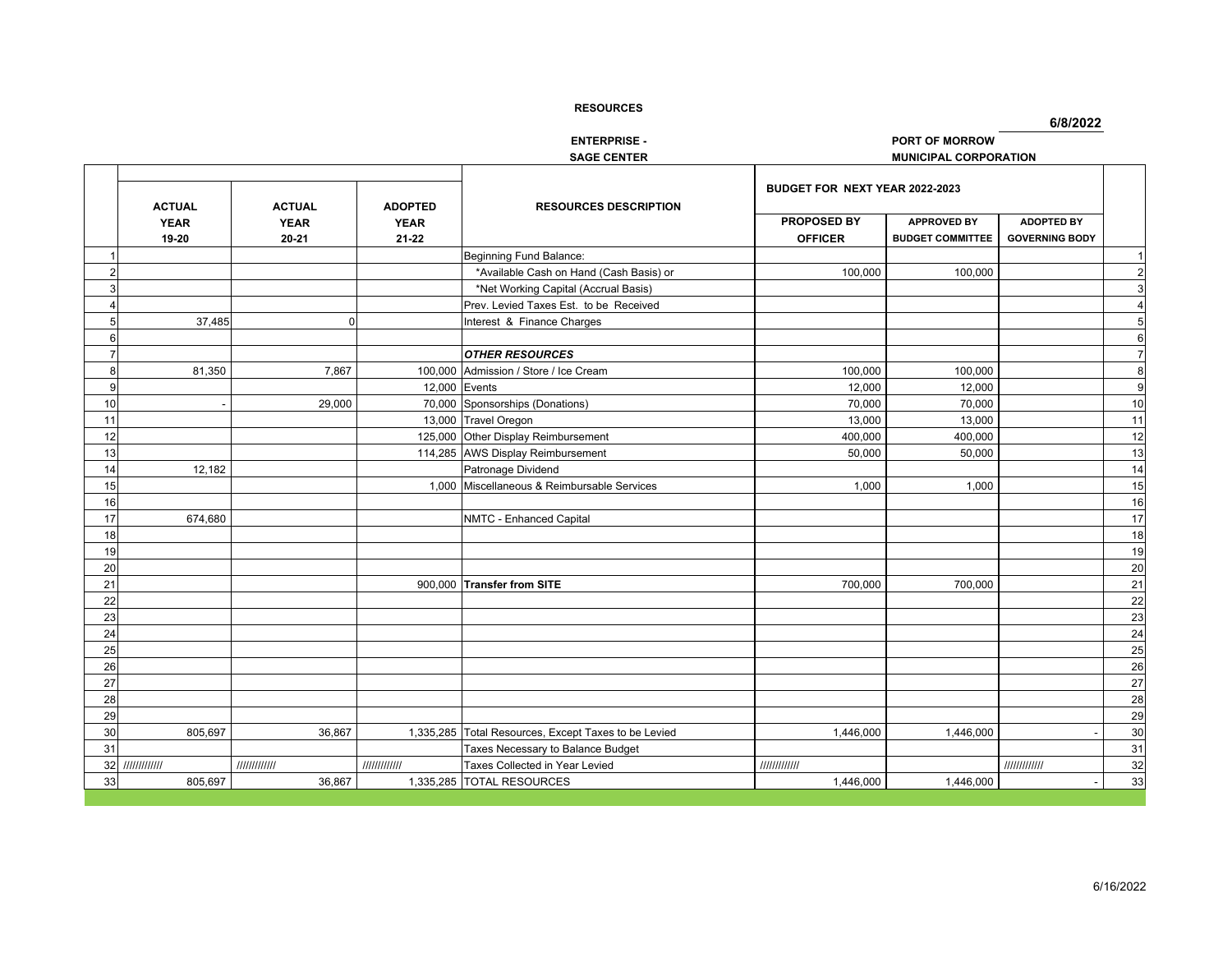**6/8/2022**

|                |               |               |                | <b>ENTERPRISE -</b>                                   |                                | PORT OF MORROW               |                       |                |
|----------------|---------------|---------------|----------------|-------------------------------------------------------|--------------------------------|------------------------------|-----------------------|----------------|
|                |               |               |                | <b>SAGE CENTER</b>                                    |                                | <b>MUNICIPAL CORPORATION</b> |                       |                |
|                | <b>ACTUAL</b> | <b>ACTUAL</b> | <b>ADOPTED</b> | <b>EXPENDITURE DESCRIPTION</b>                        | BUDGET FOR NEXT YEAR 2022-2023 |                              |                       |                |
|                | <b>YEAR</b>   | <b>YEAR</b>   | <b>YEAR</b>    |                                                       | PROPOSED BY                    | <b>APPROVED BY</b>           | <b>ADOPTED BY</b>     |                |
|                | 19-20         | 20-21         | 21-22          |                                                       | <b>OFFICER</b>                 | <b>BUDGET COMMITTEE</b>      | <b>GOVERNING BODY</b> |                |
|                |               |               |                | <b>PERSONAL SERVICES</b>                              |                                |                              |                       |                |
| $\overline{2}$ | 284,707       | 59.982        |                | 272,000 Gross Payroll (4 FTEs)                        | 272,000                        | 272,000                      |                       | $\overline{2}$ |
| $\overline{3}$ | 20,633        | 6,190         |                | 24,480 Payroll Taxes -                                | 24,480                         | 24,480                       |                       | 3              |
| 4              | 7,096         | 2.767         |                | 16,320 Workers Comp Insurance -                       | 16,320                         | 16,320                       |                       | $\overline{4}$ |
| 5 <sub>5</sub> | 19,252        | 5,134         |                | 24,480 Retirement -                                   | 24,480                         | 24,480                       |                       | 5              |
| 6              | 78,984        | 16,332        |                | 95,200 Employee Benefits                              | 95,200                         | 95,200                       |                       | 6              |
| $\overline{7}$ | 410,672       | 90,405        |                | 432,480 TOTAL PERSONAL SERVICES                       | 432,480                        | 432,480                      |                       | $\overline{7}$ |
| 8              |               |               |                |                                                       |                                |                              |                       | 8              |
| 9              |               |               |                | <b>MATERIALS &amp; SERVICES</b>                       |                                |                              |                       | 9              |
| 10             |               |               |                | 100,000 Chamber Contract                              | 150,000                        | 150,000                      |                       | 10             |
| 11             | 9,615         | 8,465         |                | 12,000 Insurance                                      | 12,000                         | 12,000                       |                       | 11             |
| 12             | 34,069        | 26,428        |                | 55,000 Utilities (Phone & Electric)                   | 55,000                         | 55,000                       |                       | 12             |
| 13             | 25,865        | 15,248        |                | 15,540 Supplies                                       | 20,000                         | 20,000                       |                       | 13             |
| 14             | 59,301        | 81,986        |                | 75,000 Maintenance (Including Exhibit Updates)        | 75,000                         | 75,000                       |                       | 14             |
| 15             | 84,251        | 22.395        |                | 70,000 Promotion / Advertising / Educational supplies | 50,000                         | 50,000                       |                       | 15             |
| 16             |               |               |                | 6.000 Staff Travel                                    | 6,000                          | 6,000                        |                       | 16             |
| 17             |               | 2.582         |                | Dues & Subscriptions                                  |                                |                              |                       | 17             |
| 18             |               |               |                | 20,000 Store Inventory                                | 20,000                         | 20,000                       |                       | 18             |
| 19             |               |               |                | License & Permits                                     |                                |                              |                       | 19             |
| 20             | 213,101       | 157,104       |                | 353,540 TOTAL MATERIALS & SERVICES                    | 388,000                        | 388,000                      |                       | 20             |
| 21             |               |               |                | <b>Capital Outlay</b>                                 |                                |                              |                       | 21             |
| 22             |               |               |                | 50,000 Playground                                     |                                |                              |                       | 22             |
| 23             |               | 8,025         |                | 114,285 AWS Display                                   | 50,000                         | 50,000                       |                       | 23             |
| 24             |               | 16,766        |                | 225,000 Other Displays (+ Hot Air Revamp 100,000)     | 530,000                        | 530,000                      |                       | 24             |
| 25             |               | 29,893        |                | 25,000 Reader Board (50,000 x 1/2 share)              |                                |                              |                       | 25             |
|                |               | 149.052       |                | Think Big Space                                       |                                |                              |                       |                |
| 26             |               |               |                | 100,000 Elevator                                      |                                |                              |                       | 26             |
| 27             |               | 203,736       |                | 514,285 TOTAL CAPITAL OUTLAY                          | 580,000                        | 580,000                      |                       | 27             |
| 28             | 50,993        |               |                | <b>TOTAL DEBT SERVICE</b>                             |                                |                              |                       | 28             |
| 29             |               |               |                |                                                       |                                |                              |                       | 29             |
| 30             |               |               |                | 24,980 CONTINGENCY                                    | 35,520                         | 35,520                       |                       | 30             |
| 31             |               |               |                |                                                       |                                |                              |                       | 31             |
| 32             | 674,766       | 451,245       |                | 1,325,285 TOTAL EXPENDITURES                          | 1,436,000                      | 1,436,000                    |                       | 32             |
| 33             | 130,931       |               |                | 10,000 UNAPPROPRIATED END FUND BAL                    | 10,000                         | 10,000                       |                       | 33             |
| 34             | 805,697       | 451,245       | 1,335,285      | <b>TOTAL</b>                                          | 1,446,000                      | 1,446,000                    |                       | 34             |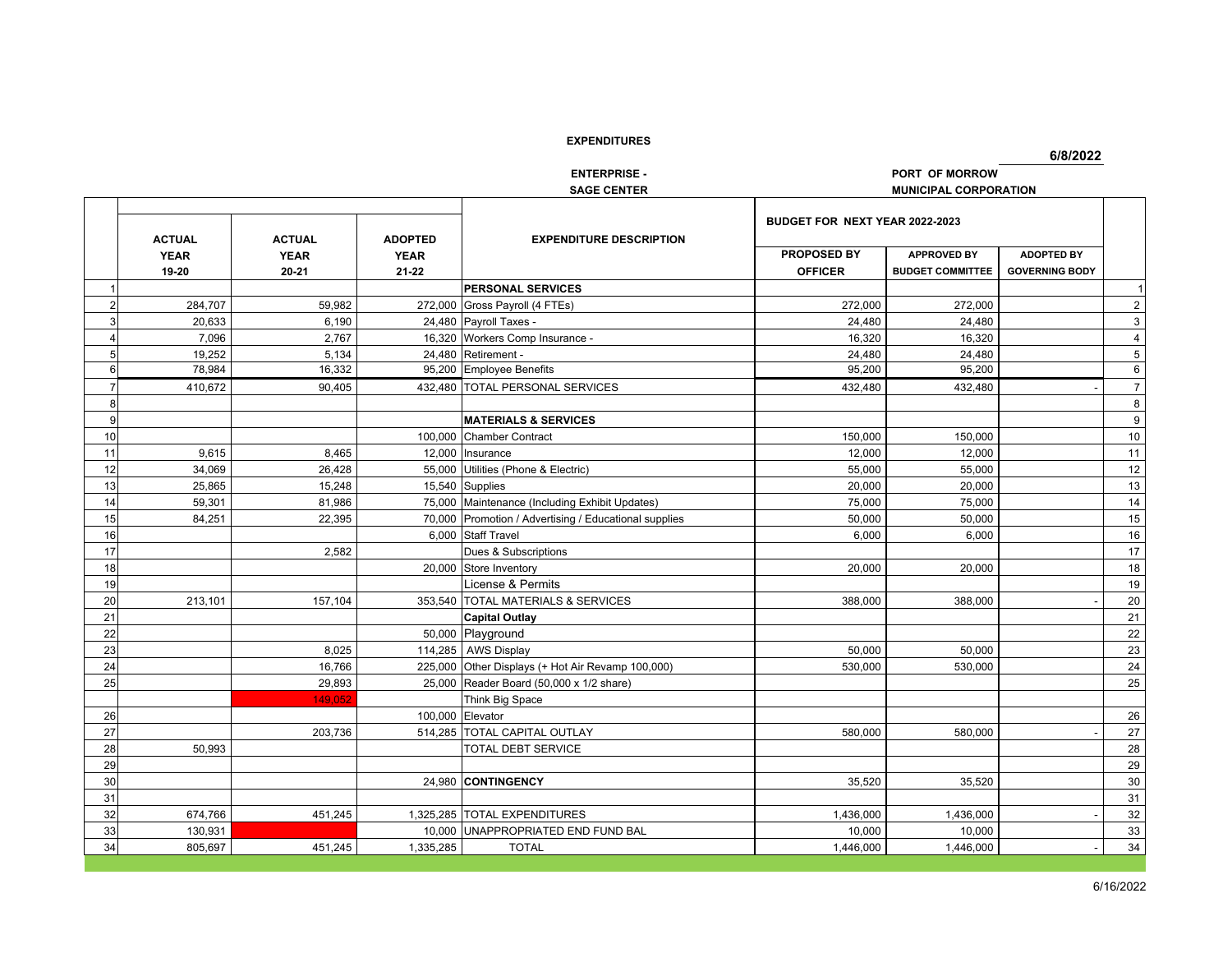6/16/2022

- -

- <u>- 1990 - 1990 - 1990 - 1990 - 1990 - 1990 - 1990 - 1990 - 1990 - 1990 - 1990 - 1990 - 1990 - 1990 - 1990 - 1990 - 1990 - 1990 - 1990 - 1990 - 1990 - 1990 - 1990 - 1990 - 1990 - 1990 - 1990 - 1990 - 1990 - 1990 - 1990 - </u>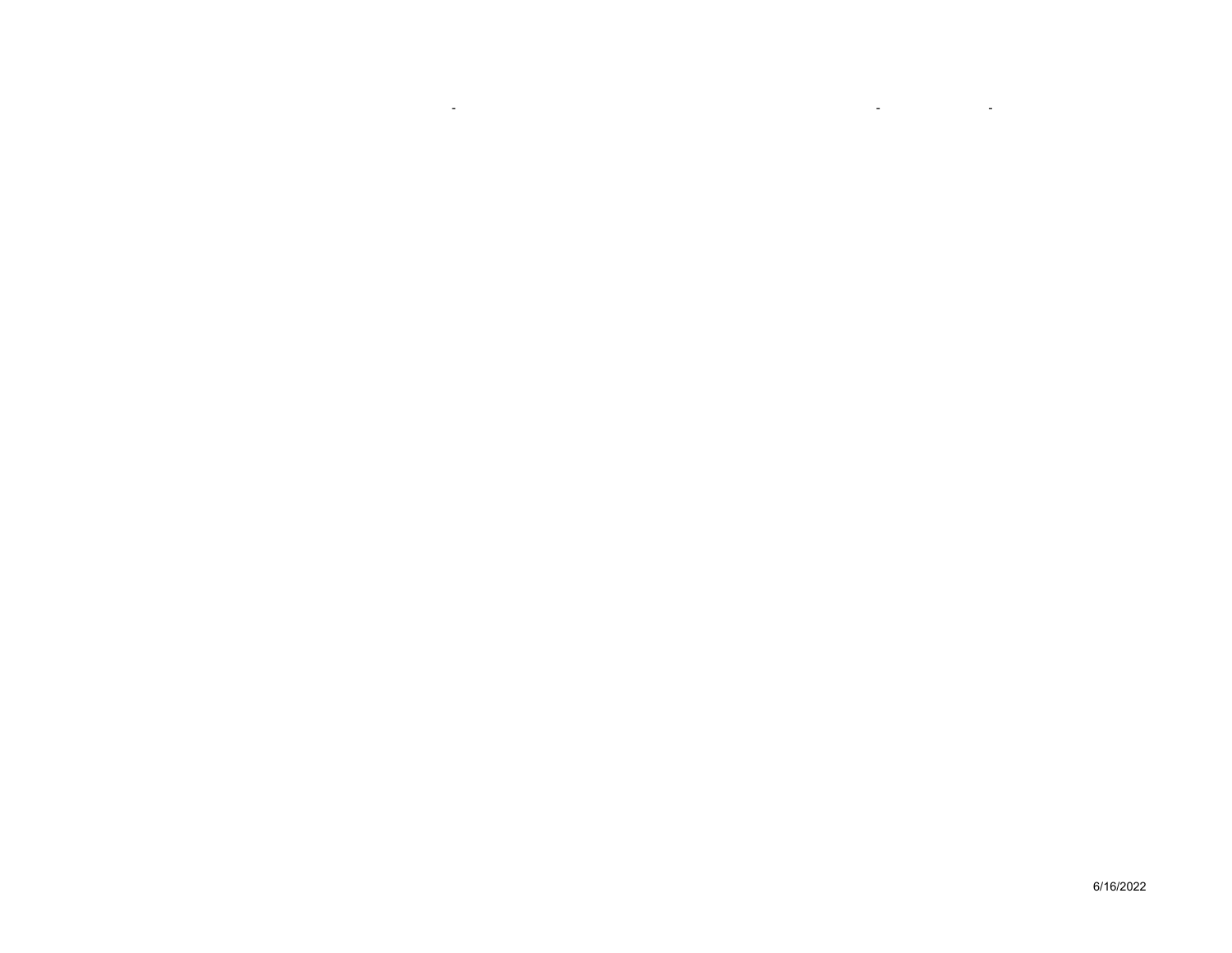$\overline{\phantom{a}}$ 

414,378 - **RESOURCES**

**6/8/2022**

# **ENTERPRISE - PORT OF MORROW**

**WAREHOUSING MUNICIPAL CORPORATION**

|                |                      | <b>ACTUAL</b>                             |                                            |                                               | BUDGET FOR NEXT YEAR 2022-2023 |                                               |                                            |                |
|----------------|----------------------|-------------------------------------------|--------------------------------------------|-----------------------------------------------|--------------------------------|-----------------------------------------------|--------------------------------------------|----------------|
|                | <b>YEAR</b><br>19-20 | <b>ACTUAL</b><br><b>YEAR</b><br>$20 - 21$ | <b>ADOPTED</b><br><b>YEAR</b><br>$21 - 22$ | <b>RESOURCES DESCRIPTION</b>                  | PROPOSED BY<br><b>OFFICER</b>  | <b>APPROVED BY</b><br><b>BUDGET COMMITTEE</b> | <b>ADOPTED BY</b><br><b>GOVERNING BODY</b> |                |
|                |                      |                                           |                                            | Beginning Fund Balance:                       |                                |                                               |                                            | 1              |
| $\overline{2}$ | 5,694,552            |                                           |                                            | *Available Cash on Hand (Cash Basis) or       |                                |                                               |                                            | $\overline{2}$ |
| 3              |                      |                                           |                                            | *Net Working Capital (Accrual Basis)          |                                |                                               |                                            | $\mathbf{3}$   |
| $\Delta$       |                      |                                           |                                            | Prev. Levied Taxes Est. to be Received        |                                |                                               |                                            | $\overline{4}$ |
| 5              |                      |                                           |                                            | Interest & Finance Charges                    |                                |                                               |                                            | $\overline{5}$ |
| 6              |                      |                                           |                                            | <b>Transfer from General Fund</b>             |                                |                                               |                                            | 6              |
| $\overline{7}$ |                      |                                           |                                            | <b>OTHER RESOURCES</b>                        |                                |                                               |                                            | $\overline{7}$ |
| 8              | 4,321,246            | 4,123,984                                 |                                            | 4,350,000 Handling Revenue                    | 4,400,000                      | 4,400,000                                     |                                            | 8              |
| 9              | 1,965,485            | 1,855,241                                 |                                            | 2,000,000 1st Period Storage Revenue          | 2,850,000                      | 2,850,000                                     |                                            | 9              |
| 10             | 3,420,089            | 3,091,925                                 |                                            | 3,300,000 Recurring Storage                   | 4,250,000                      | 4,250,000                                     |                                            | $10$           |
| 11             |                      |                                           |                                            |                                               |                                |                                               |                                            | 11             |
| 12             | 380,400              | 452,010                                   |                                            | 450,000 Dry Storage (20,000 * 12)             | 585,000                        | 585,000                                       |                                            | 12             |
| 13             |                      |                                           |                                            |                                               |                                |                                               |                                            | 13             |
| 14             |                      |                                           |                                            |                                               |                                |                                               |                                            | 14             |
| 15             | 544,886              | 732,749                                   |                                            | 750,000 Miscellaneous & Reimbursable Services | 1,200,000                      | 1,200,000                                     |                                            | 15             |
| 16             |                      |                                           |                                            | Includes Energy Credit 80,000                 |                                |                                               |                                            | 16             |
| 17             |                      |                                           |                                            |                                               |                                |                                               |                                            | 17             |
| 18             | 554,219              | 1,473,646                                 |                                            | 1,500,000 Refrigerated Storage                | 1,500,000                      | 1,500,000                                     |                                            | 18             |
| 19             |                      |                                           |                                            |                                               |                                |                                               |                                            | 19             |
| 20             |                      |                                           |                                            | Bond Financing - New Refrigerated Storage     |                                |                                               |                                            | $20\,$         |
| 21             |                      |                                           |                                            |                                               |                                |                                               |                                            | 21             |
| 22             |                      | 241,256                                   |                                            | <b>Cares Act Grant</b>                        |                                |                                               |                                            | 22             |
| 23             |                      |                                           |                                            |                                               |                                |                                               |                                            | 23             |
| 24             |                      |                                           |                                            |                                               |                                |                                               |                                            | 24             |
| 25             |                      |                                           |                                            |                                               |                                |                                               |                                            | 25             |
| 26             |                      |                                           |                                            |                                               |                                |                                               |                                            | 26             |
| 27             |                      |                                           |                                            |                                               |                                |                                               |                                            | 27             |
| 28             |                      |                                           |                                            | 1,600,000 Transfer from Sites                 | 1,000,000                      | 1,000,000                                     |                                            | 28             |
| 29             |                      |                                           |                                            |                                               |                                |                                               |                                            | 29             |
| 30             | 16,880,877           | 11,970,811                                | 13,950,000                                 | Total Resources, Except Taxes to be Levied    | 15,785,000                     | 15,785,000                                    |                                            | 30             |
| 31             |                      |                                           |                                            | Taxes Necessary to Balance Budget             |                                |                                               |                                            | 31             |
| 32             | /////////////        | 1111111111111                             | 1111111111111                              | Taxes Collected in Year Levied                | 111111111111                   |                                               | 111111111111                               | 32             |
| 33             | 16,880,877           | 11,970,811                                |                                            | 13,950,000 TOTAL RESOURCES                    | 15,785,000                     | 15,785,000                                    |                                            | 33             |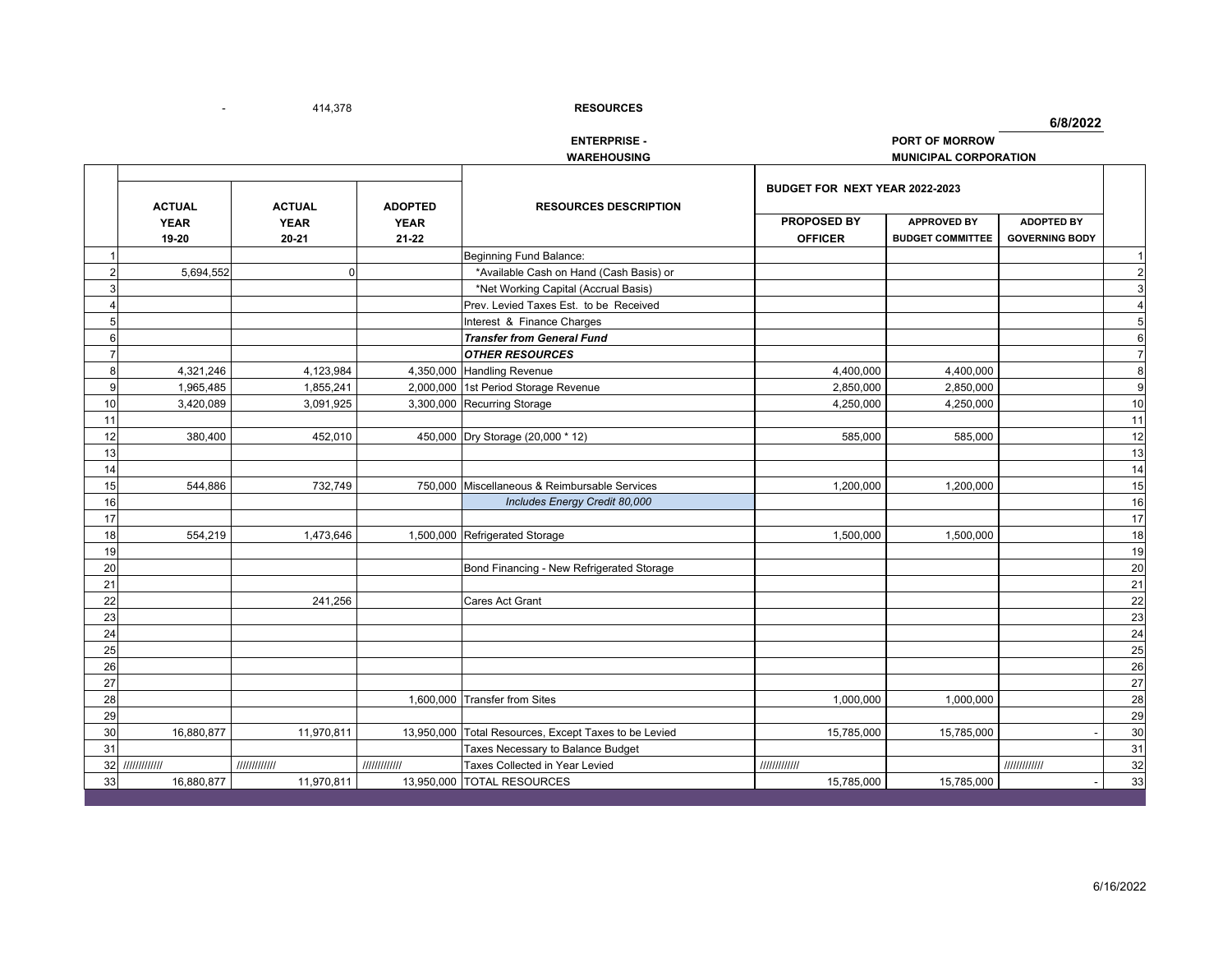**6/8/2022**

**ENTERPRISE - PORT OF MORROW**

**WAREHOUSING MUNICIPAL CORPORATION**

|    |                                       |                                           |                                            |                                          | BUDGET FOR NEXT YEAR 2022-2023 |                                               |                                            |                |
|----|---------------------------------------|-------------------------------------------|--------------------------------------------|------------------------------------------|--------------------------------|-----------------------------------------------|--------------------------------------------|----------------|
|    | <b>ACTUAL</b><br><b>YEAR</b><br>19-20 | <b>ACTUAL</b><br><b>YEAR</b><br>$20 - 21$ | <b>ADOPTED</b><br><b>YEAR</b><br>$21 - 22$ | <b>EXPENDITURE DESCRIPTION</b>           | PROPOSED BY<br><b>OFFICER</b>  | <b>APPROVED BY</b><br><b>BUDGET COMMITTEE</b> | <b>ADOPTED BY</b><br><b>GOVERNING BODY</b> |                |
|    |                                       |                                           |                                            | <b>PERSONAL SERVICES</b>                 |                                |                                               |                                            | 1              |
|    |                                       |                                           |                                            | Gross Payroll (68 FTEs)                  |                                |                                               |                                            | $2^{\circ}$    |
| 3  | 4,191,918                             | 4,470,669                                 | 4,550,000                                  | Warehousing Includes Temp Services       | 4,700,000                      | 4,700,000                                     |                                            | 3 <sup>1</sup> |
|    | 386,682                               | 396,437                                   | 420.000                                    | Maintenance                              | 420,000                        | 420,000                                       |                                            | $\overline{4}$ |
| 5  | 411,305                               | 458,278                                   | 1,200,000                                  | Administration                           | 1,200,000                      | 1,200,000                                     |                                            | $\,$ 5 $\,$    |
| 6  |                                       |                                           | 6,170,000                                  |                                          | 6,320,000                      | 6,320,000                                     |                                            | $\bf 6$        |
|    |                                       |                                           |                                            |                                          |                                |                                               |                                            | 7 <sup>1</sup> |
| 8  | 361,248                               | 371,001                                   |                                            | 493,600 Payroll Taxes -                  | 505,600                        | 505,600                                       |                                            | 8              |
| 9  | 124,239                               | 135,994                                   |                                            | 370,200 Workers Comp Insurance -         | 379,200                        | 379,200                                       |                                            | 9              |
| 10 | 337,069                               | 352,517                                   |                                            | 555,300 Retirement -                     | 568,800                        | 568,800                                       |                                            | 10             |
| 11 | 1,377,919                             | 1,576,067                                 |                                            | 2,159,500 Employee Benefits              | 2,212,000                      | 2,212,000                                     |                                            | 11             |
| 12 | 7,190,380                             | 7,760,963                                 |                                            | 9.748.600 TOTAL PERSONAL SERVICES        | 9,985,600                      | 9,985,600                                     |                                            | $12$           |
| 13 |                                       |                                           |                                            |                                          |                                |                                               |                                            | $13$           |
| 14 |                                       |                                           |                                            | <b>MATERIALS &amp; SERVICES</b>          |                                |                                               |                                            | $14$           |
| 15 | 69,737                                | 32,572                                    |                                            | 70,000 Dues & Subscriptions              | 50,000                         | 50,000                                        |                                            | 15             |
| 16 | 152,897                               | 90.872                                    |                                            | 110,000 Contract Services / Pest Control | 130,000                        | 130,000                                       |                                            | 16             |
| 17 |                                       |                                           |                                            | 30,000 Utilities (Telephone)             | 30,000                         | 30,000                                        |                                            | 17             |
| 18 | 396,047                               | 407,624                                   | 410,000                                    | Utilities (Electric/Sewer/Garbage)       | 451,000                        | 451,000                                       |                                            | $18\,$         |
| 19 | 82.899                                | 157,293                                   | 100.000                                    | Insurance                                | 200,000                        | 200,000                                       |                                            | 19             |
| 20 | 20,978                                | 23,754                                    |                                            | 25.200 Office Rental                     | 30,000                         | 30,000                                        |                                            | $20\,$         |
| 21 |                                       |                                           |                                            | 60,000 Office Supplies                   | 60,000                         | 60,000                                        |                                            | 21             |
| 22 | 698.571                               | 813.041                                   |                                            | 700,000 Supplies                         | 1,150,000                      | 1,150,000                                     |                                            | 22             |
| 23 | 107,144                               | 183,377                                   |                                            | 175,000 Repairs / Maintenance            | 250,000                        | 250,000                                       |                                            | 23             |
| 24 | 4,495                                 | 4,414                                     |                                            | 10,000 Safety Training                   | 10,000                         | 10,000                                        |                                            | $24\,$         |
| 25 |                                       |                                           |                                            | 30,000 Staff Travel                      | 20.000                         | 20.000                                        |                                            | 25             |
| 26 |                                       |                                           |                                            | 40,000 Staff Training                    | 30,000                         | 30,000                                        |                                            | $26\,$         |
| 27 |                                       |                                           |                                            | 9,600 Miscellaneous                      | 10,000                         | 10,000                                        |                                            | $27\,$         |
| 28 |                                       |                                           |                                            |                                          |                                |                                               |                                            | $28\,$         |
| 29 | 1,532,768                             | 1,712,947                                 |                                            | 1,769,800 TOTAL MATERIALS & SERVICES     | 2,421,000                      | 2,421,000                                     |                                            | 29             |
| 30 |                                       |                                           |                                            |                                          |                                |                                               |                                            | 30             |
| 31 |                                       |                                           |                                            |                                          |                                |                                               |                                            | 31             |
| 32 |                                       |                                           |                                            |                                          |                                |                                               |                                            | $32\,$         |
| 33 |                                       |                                           |                                            |                                          |                                |                                               |                                            | 33             |
| 34 | 8,723,148                             | 9,473,910                                 |                                            | 11,518,400 SUBTOTAL PAGE 1               | 12,406,600                     | 12,406,600                                    |                                            | 34             |